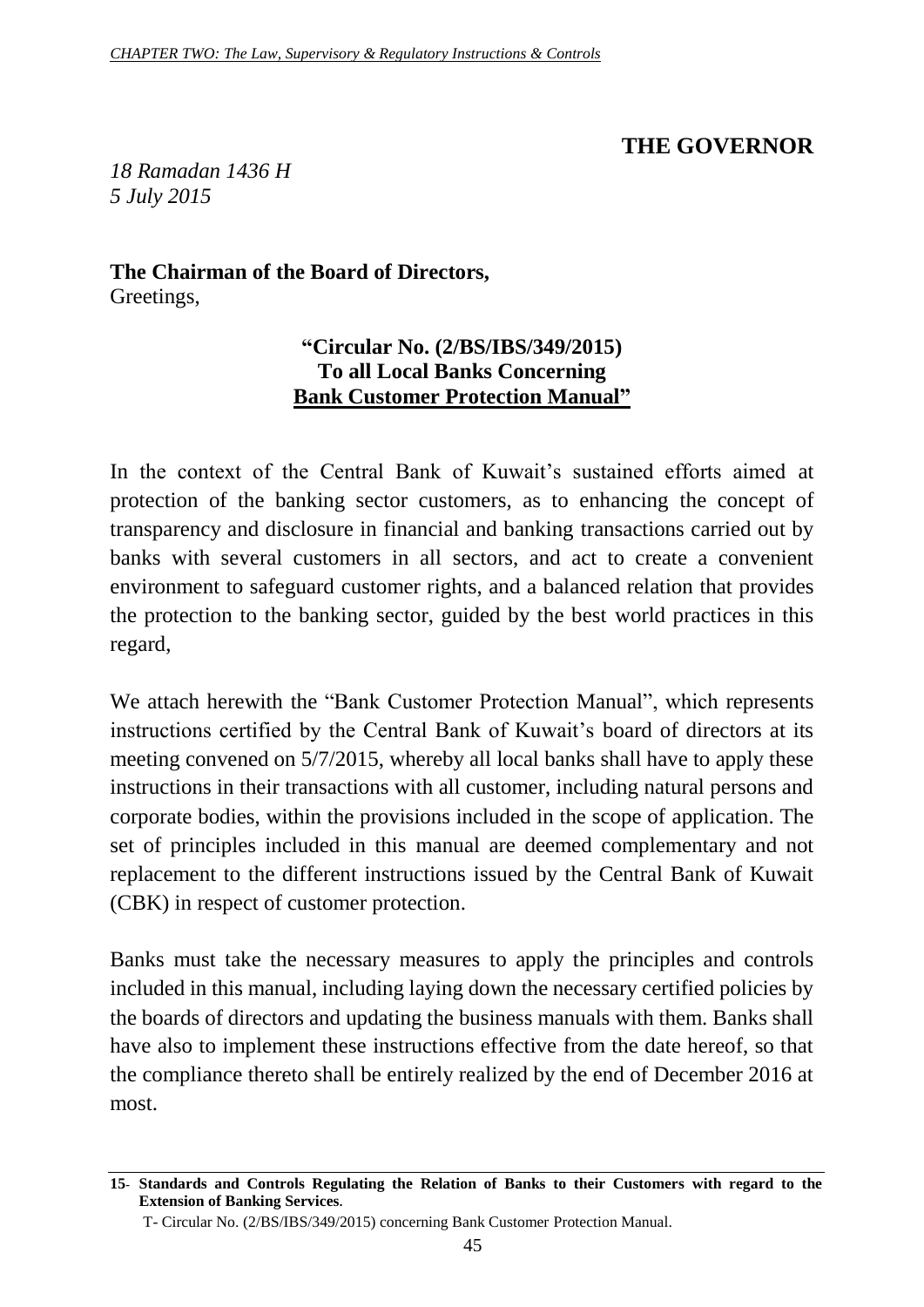Yet, as per the measures taken by the CBK concerning the follow-up of implementing the stipulations of this Manual, your bank must provide us with a quarterly report effective from the end of September 2015, including the steps and measures taken by your bank for the same of implementation of the instructions of this Manual.

With my best wishes,

**The Governor Dr. Mohammad Y. Al-Hashel**

**<sup>15</sup>- Standards and Controls Regulating the Relation of Banks to their Customers with regard to the Extension of Banking Services.**

T- Circular No. (2/BS/IBS/349/2015) concerning Bank Customer Protection Manual.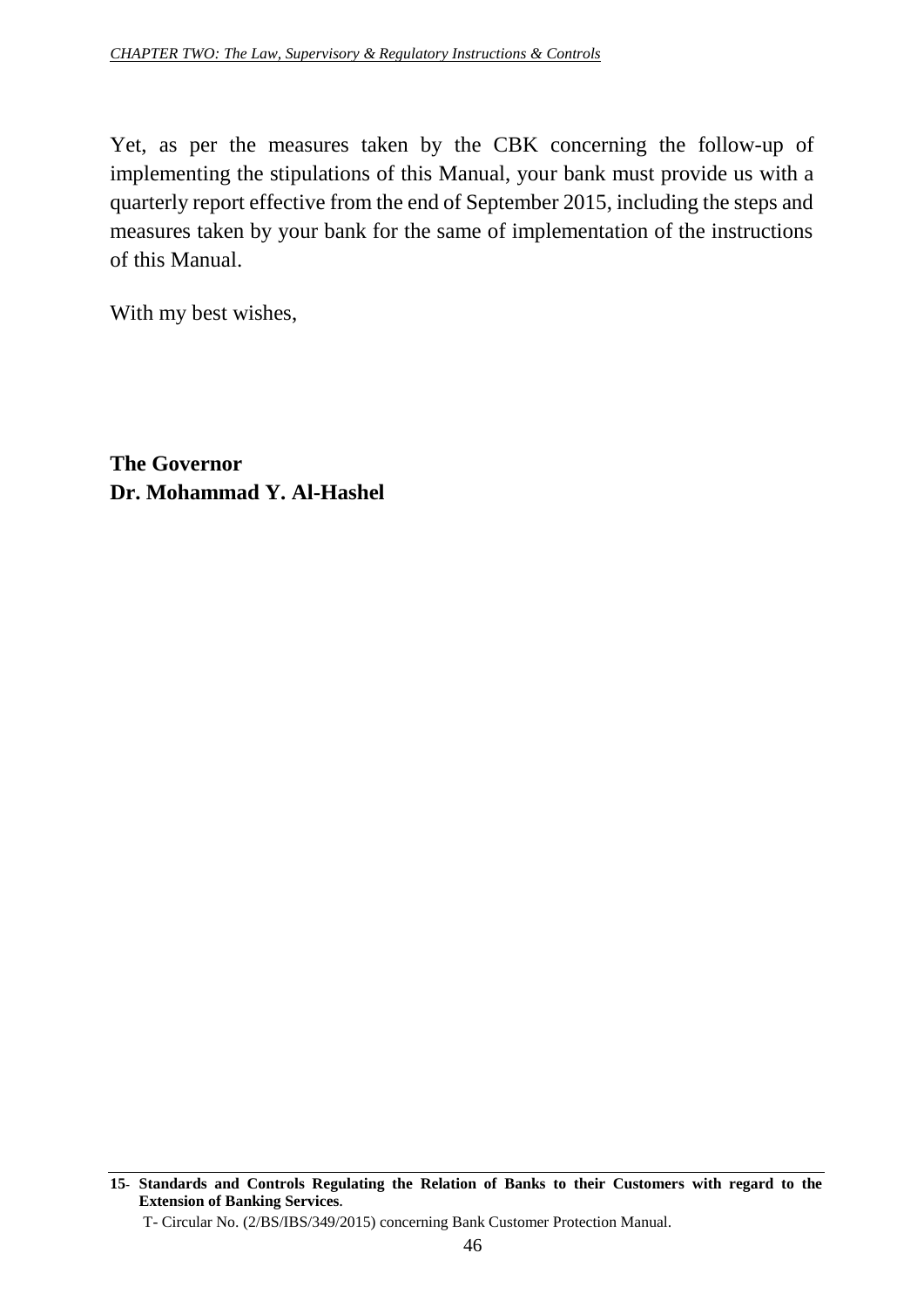

**<sup>15</sup>- Standards and Controls Regulating the Relation of Banks to their Customers with regard to the Extension of Banking Services.**

T- Circular No. (2/BS/IBS/349/2015) concerning Bank Customer Protection Manual.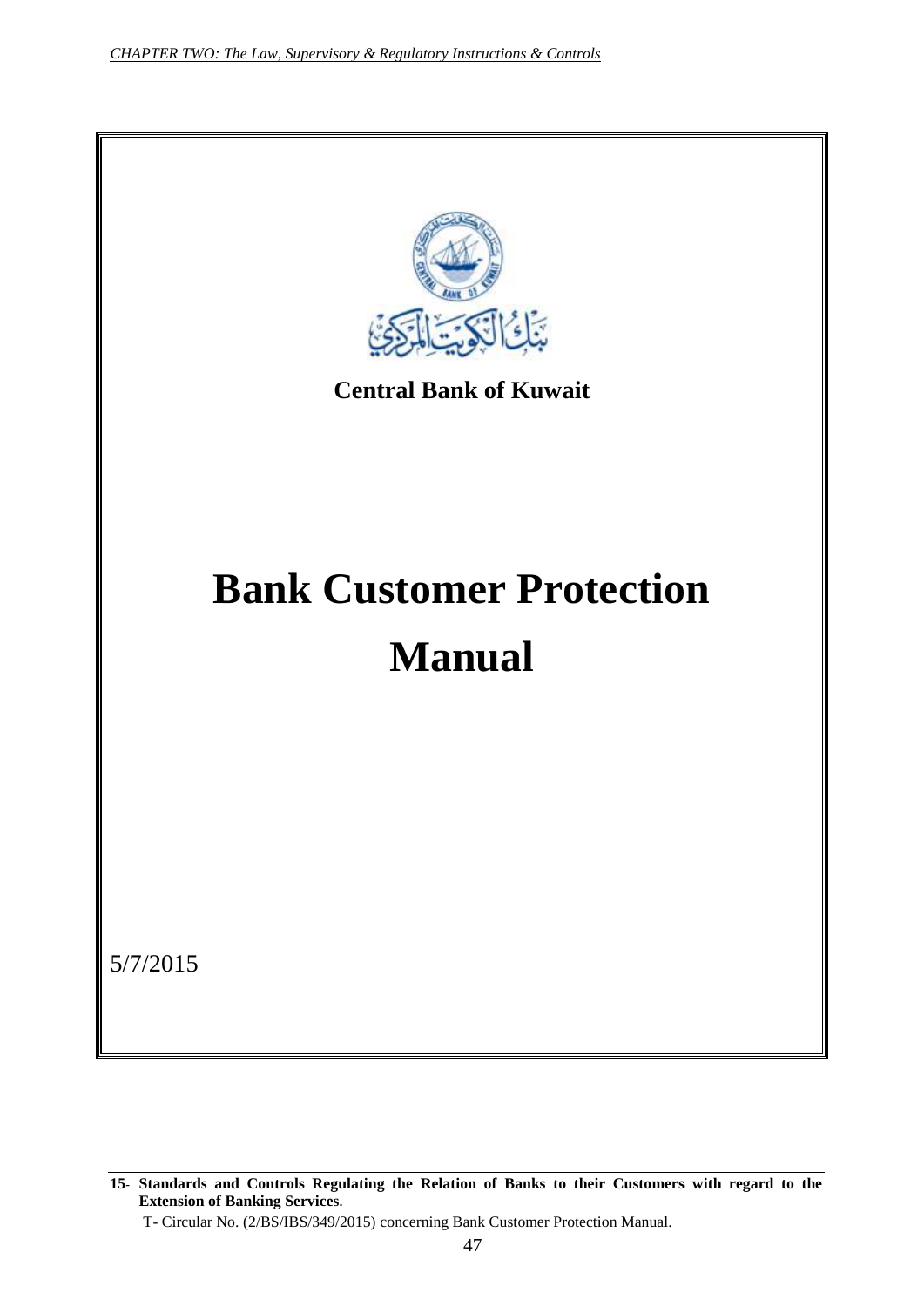| Sr.                 |                                                                                                  | Page |
|---------------------|--------------------------------------------------------------------------------------------------|------|
| <b>Introduction</b> |                                                                                                  |      |
| <b>First</b>        | Protection of Customers – Significance and Concept                                               | 50   |
| <b>Second</b>       | Organizational and Regulatory Framework                                                          | 51   |
| <b>Third</b>        | Objectives of Issuing the Customer Protection Manual                                             | 52   |
| <b>Fourth</b>       | Scope of Application                                                                             | 53   |
| <b>Fifth</b>        | <b>General Principles for Protection Bank Customers</b>                                          | 53   |
| <b>Sixth</b>        | Disclosure Practices and Providing Banking Services and Products                                 | 56   |
| <b>Seventh</b>      | Dealing with Customer accounts in banks                                                          | 57   |
| Eighth              | Protection of Banking Secrecy and Privacy of Information                                         | 58   |
| <b>Ninth</b>        | <b>Financial and Banking Awareness</b>                                                           | 58   |
| <b>Tenth</b>        | Financial and Banking Inclusion Programs                                                         | 59   |
| <b>Eleventh</b>     | <b>Publicity and Advertising Materials</b>                                                       | 60   |
| <b>Twelfth</b>      | <b>Customer Service Staff and Marketers/Promoters of Banking</b><br><b>Services and Products</b> | 61   |
| <b>Thirteenth</b>   | Consumer and Installment Loans / Financing                                                       | 61   |
| <b>Fourteenth</b>   | <b>Credit Cards</b>                                                                              | 63   |
| <b>Fifteenth</b>    | Online Banking Services and Telebanking Services                                                 | 64   |
| <b>Sixteenth</b>    | <b>Online Transfer of Funds Drafts</b>                                                           | 65   |
| <b>Seventeenth</b>  | requesting Customers to Repay their Debts to Banks                                               | 66   |
| Eighteenth          | Enhancing the Functions of Customer Complaints Unit                                              | 66   |
| <b>Nineteenth</b>   | <b>Customer Responsibilities and Obligations</b>                                                 | 67   |

#### **Contents**

**<sup>15</sup>- Standards and Controls Regulating the Relation of Banks to their Customers with regard to the Extension of Banking Services.**

T- Circular No. (2/BS/IBS/349/2015) concerning Bank Customer Protection Manual.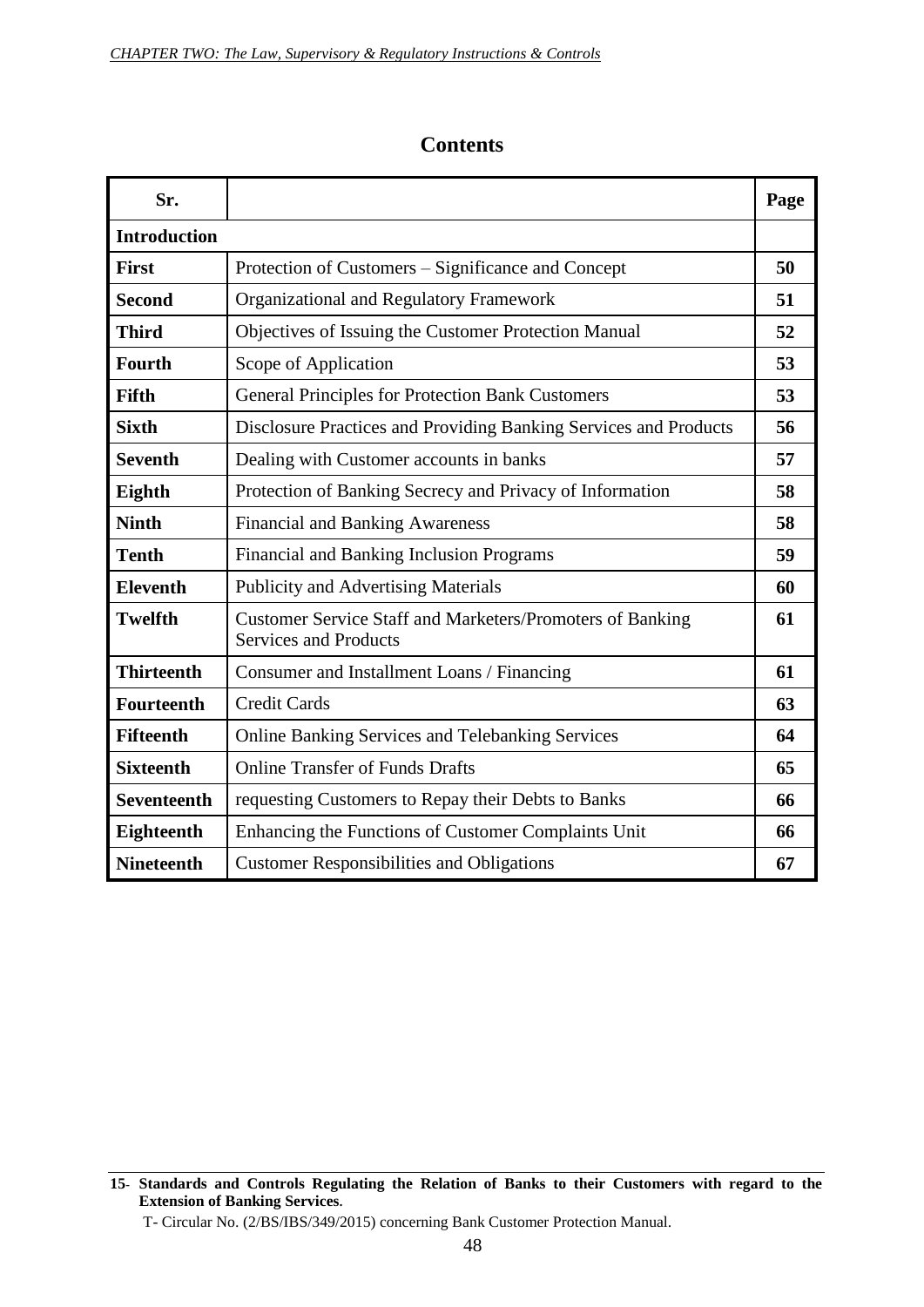## **Introduction**

Enhancing customer confidence in a financial services market, characterized with positive performance and transparent banking services provided by banks to customers in all sectors, is an essential factor for realizing financial stability, developing these markets, and encouraging them to innovation and thereby enhancing the integration of these markets with the real economy.

And, as per the Central Bank of Kuwait's (CBK) targeted approaches to enforcement of its regulatory role for protection of customer rights, the CBK issued during the last years a number of instructions and directions to the banking sector aimed at enhancement of the concept of transparency and disclosure in financial and banking transactions provided by banks to customers in all sectors. These instructions aimed at, creating a convenient environment for safeguarding customer rights, in the framework of balanced relations that provide protection to the banking sector, but do not render the banking sector to reputation risks that may arise in event banks do not comply with the banking professional behavior controls, which may adversely impact upon customer dealings with these banks. Among the instructions issued by the CBK in this regard, for example, are the controls relevant to contracts concluded with customers in terms of their legality, their clear wording, transparency in fixing interest rates, fees and commissions, and providing customer with copies of the contracts and statements of accounts, along with the entire transparency in services rendered by banks to all customers.

The Central Bank of Kuwait also issued instructions for protection of retail customers rights, of which the instructions concerning the rules and regulations of granting by banks of consumer loans, and other installment loans. In November 2013, CBK issued instructions concerning the rules of financing granted to retail customers for the purpose of purchasing and/or development of properties located in the private housing and model housing areas. These rules took into consideration the risks, embedded in such financing, to which retail customers and the banking sector units may be subject to as well, and which may entail economic and social impacts. Therefore, these controls were laid down within an overall precautionary policies aimed at curbing regulatory risks. There were other instructions issued with regard to controls concerning issuing credit cards, and other controls aimed directly to safeguard rights of those customers. Of these controls, specifically, the latest instructions issued by the CBK in March 2013 concerning the establishment of a Unit in the CBK whose objective is to disseminate banking and financial awareness with customers and receive their complaints. The functions of this Unit covered providing phone service to answer customer queries and explanation of the mechanism of implementation of the instructions issued by the CBK, together with the terms and conditions related to protection of those customers and their obligations.

**<sup>15</sup>- Standards and Controls Regulating the Relation of Banks to their Customers with regard to the Extension of Banking Services.**

T- Circular No. (2/BS/IBS/349/2015) concerning Bank Customer Protection Manual.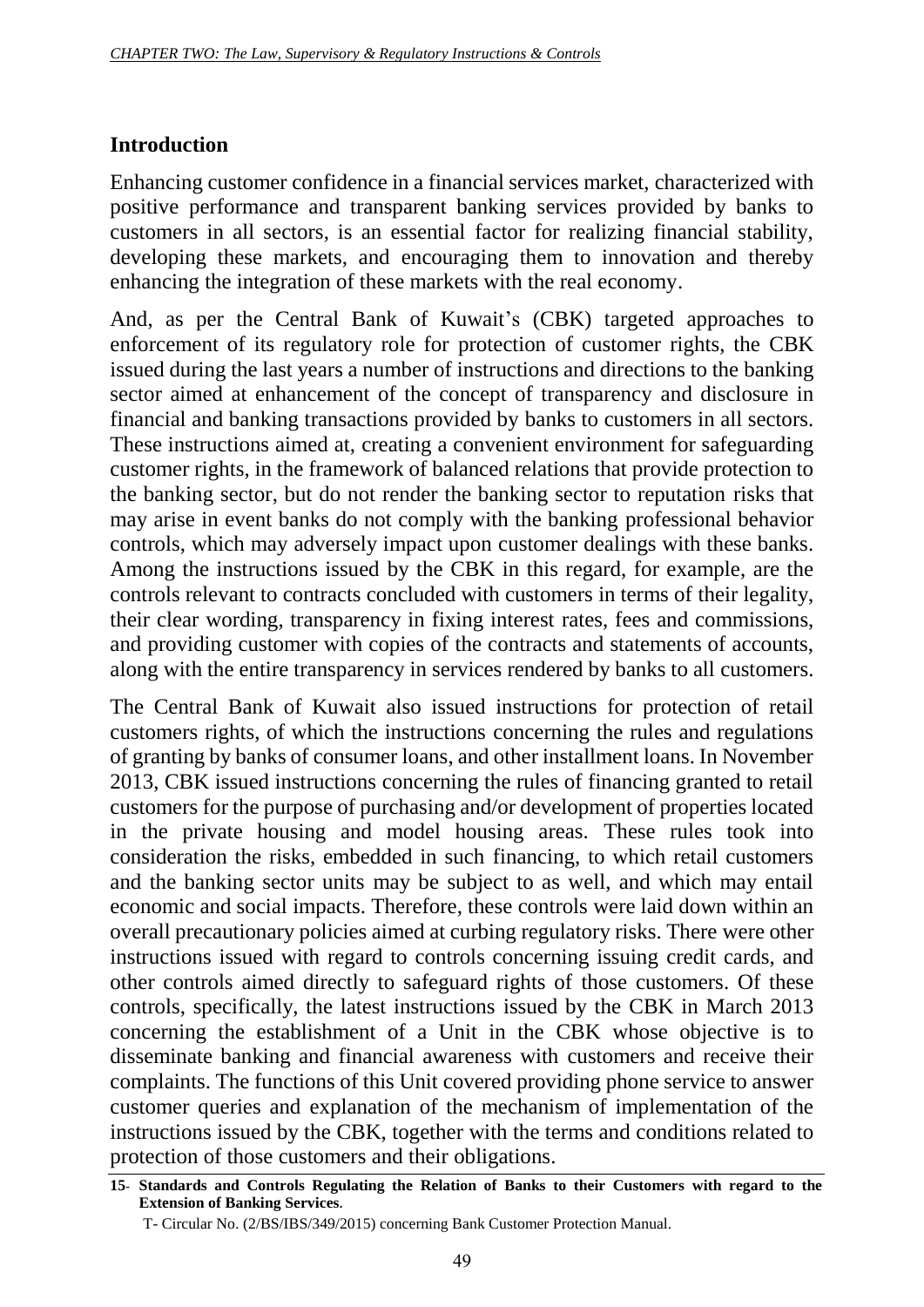Yet, international concerns during the last years towards consumer protection in the field of financial services grew further, following the repercussions of the global financial crisis, and the developments witnessed in the financial services markets and instruments, including the expansion in online services, and the increasing chances that risks may move to customers in various sectors, specifically in event those customers lack financial knowledge and awareness. In this regard, the Global Financial Crisis disclosed that one reason of this crisis was the likelihood of offering several innovated or structured financial products which contain high risks but customers failed to assess these risks so that they can build their decisions on deliberate and sound grounds. From this point, attention is drawn to the necessity that financial and banking products must be designed in conformity with customer needs, and within a clear framework, due to the risks they may contain. These developments stressed the necessity of protection of the financial consumer, and integration of such protection in the financial comprehensiveness and the financial awareness and educational policies, within the legal frameworks which provide protection to those customers, in terms of the fair treatment, the appropriate disclosure, improvement of their financial culture, and providing them with the objective advices and the financial services within competitive business frameworks and professional behavior, taking into consideration the protection of assets and information of those customers against any breach of their confidentiality, forgery or fraud.

Within CBK's continuous endeavors aimed at enhancing the protection of banking sector customers through a balanced relation between banks and their customers, guided by the best international practices in this regard, and within the framework of the principles of protecting the financial consumer, certified by the G20 Finance Ministers and Central Bank Governors in October 2011, the CBK issues this Manual for protecting bank customers in all sectors. This Manual encompasses a group of principles which are deemed to be complementary and not replacement to the instructions previously issued by the CBK with regard to protecting customers in their dealings with banks.

# **First: Protection of Customers – Significance and Concept**

Protection of bank customers means application of measures aimed at mitigating risks which those customers may become vulnerable to their dealings with banks. These measures are applied by setting up the organizing frameworks, including policies and procedures, which ensure customers obtaining various financial services in an integrated framework of integrity and disclosure in their financial dealings, to ensure providing all rights to those customers without detriment or prejudice of their interest, and hold any person who infringes these regulatory frameworks accountable.

**<sup>15</sup>- Standards and Controls Regulating the Relation of Banks to their Customers with regard to the Extension of Banking Services.**

T- Circular No. (2/BS/IBS/349/2015) concerning Bank Customer Protection Manual.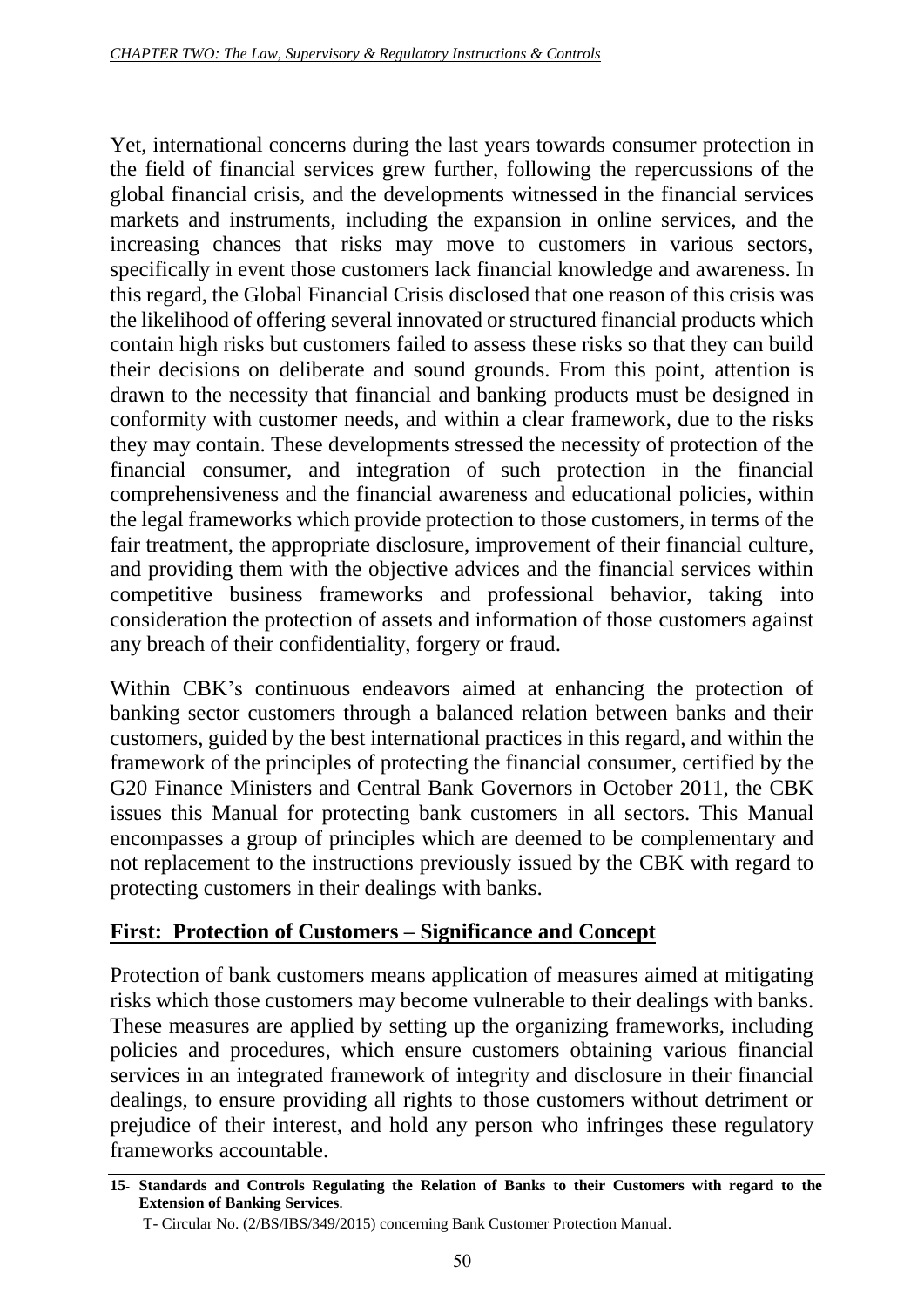#### **The process of protection of customers is based on three dimensions, represented in the following:**

- Organizational and Regulatory Dimension: This dimension encompasses a set of approaches, applications and practices exercised by the concerned regulatory authorities for the purpose of enhancing customer protection.
- Legislative Dimension: This dimension encompasses a set of legislations and controls organizing customer rights and obligations, which form the binding framework through which business should be processed, whereby the bank which falls in breach of these legislations shall be liable to application of the appropriate penalties.
- Awareness and Educational Dimension: This dimension encompasses a set of activities and practices aimed at raising the standard of financial and banking knowledge and culture to those customers, thus raising their capabilities to take the right decision, which enhances the approaches of their protection and obtaining their rights.

### **Second: Organizational and Regulatory Framework**

The Central Bank of Kuwait's mandate in protection of bank customers falls within the framework of the law No. 32 of 1968 concerning currency, the CBK and regulation of the banking business and its amendments of several provisions in this regard, and in compliance with the stipulations of the basic practices of effective banking oversight, starting from the extension of the regulatory role to ensuring that banks have adequate policies and procedures which ensure the availability of stringent due diligence regulations for the protection of customers, and to enhance implementation of high-standard professional standards in the banking sector.

Therefore, this Manual includes the principles and regulations that should be complied with by banks and which should be observed when rendering banking products and services to their customers, and when rendering financial advices and information to them or in event of announcement of or advertising these products and services, along with treatment of the complaint, grievance cases and settlement of disputes and conflicts.

**<sup>15</sup>- Standards and Controls Regulating the Relation of Banks to their Customers with regard to the Extension of Banking Services.**

T- Circular No. (2/BS/IBS/349/2015) concerning Bank Customer Protection Manual.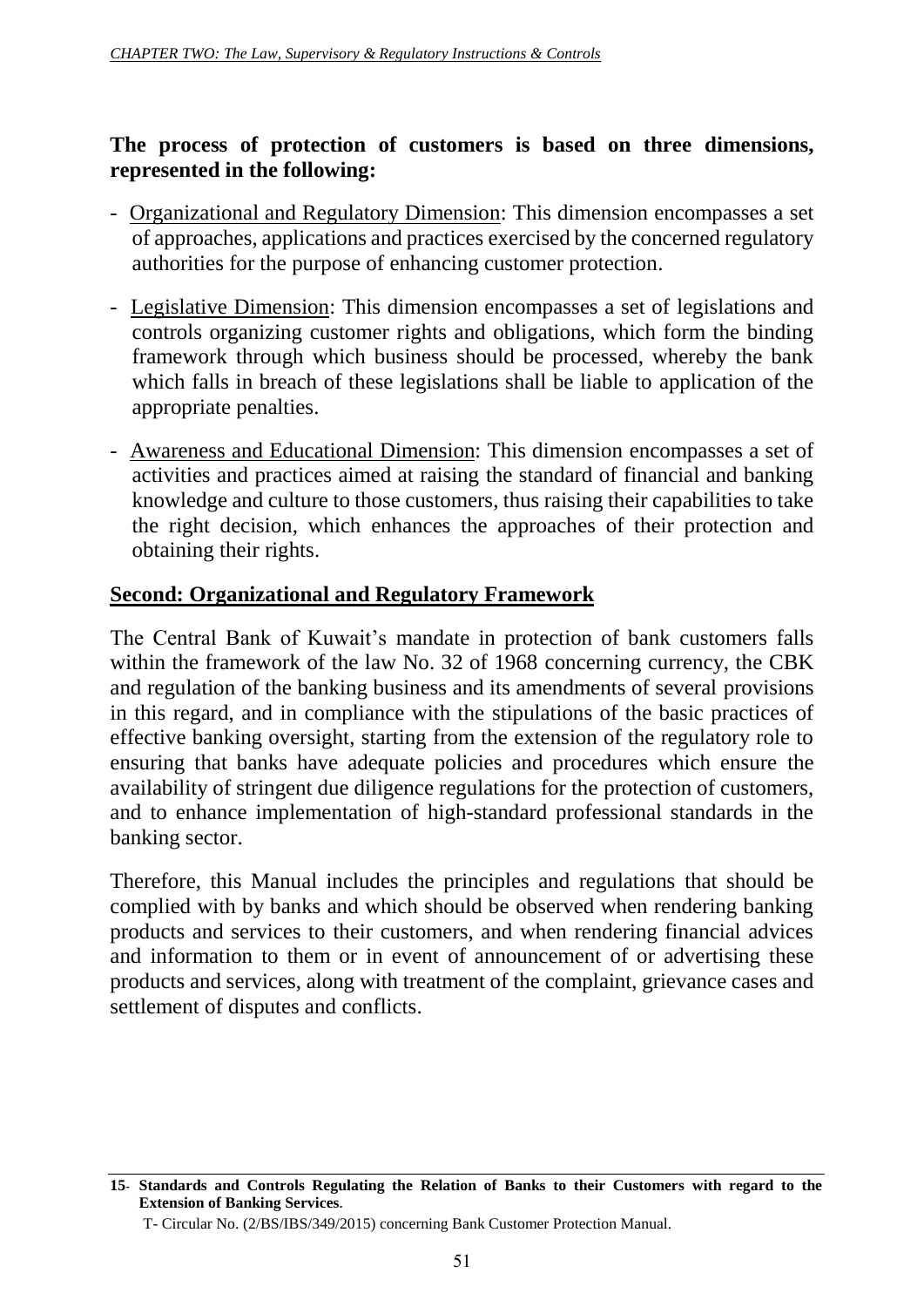## **Third: Objectives of Issuing the Customer Protection Manual**

### **The target of issuing this Manual is to achieve a set of objectives, most important of which are the following:**

- 1. Stressing the CBK's concerns in terms of protecting customer rights, to ensure that they will obtain the financial and banking services in an integrated framework of transparency and disclosure, and to enable those customers to take their decisions on sound grounds, along with stressing the importance of banks to keep pace with the banking developments relevant to the present and future needs of customers and enlightening them on whether these products and services are suitable to them or not, to realize their ambitions.
- 2. Setting a group of standards and practices relevant to protection of bank customers, so that these standards and practices will account for a basis for assessment of the bank performance in protecting customers and application of corporate governance in this regard.
- 3. Developing a general concept for the protection of customers, along with the focus on the banking sector, to contribute to enhance the regulatory objectives in support of the financial stability, through enhancing professional practices in the area of rendering financial services to customers, and to ensure absence of any problems on a national level, as a result of unsound practices upon banks dealing with customers.
- 4. The availability of a written guide containing important principles on customer protection, stresses the integrity and honesty, and is expected to cast positive impacts on the banking and financial actors, due to the fact that such a Manual accounts as a documentation in support of the efforts expended for application of these principles.
- 5. This Manual accounts for an educational and awareness instrument to bank customers, because it contains demonstration of the rights, obligations and principles which improve the standard of acquaintance of the nature of the relation with the bank, and contribute to promoting customers financial and legal educational process in their banking transactions. The availability of customers who are equipped with financial and banking culture and understanding will help rationalize their behaviors and financial decisions, and will reduce the likelihood of their involvement in causing crises due to their low standard of awareness.

**<sup>15</sup>- Standards and Controls Regulating the Relation of Banks to their Customers with regard to the Extension of Banking Services.**

T- Circular No. (2/BS/IBS/349/2015) concerning Bank Customer Protection Manual.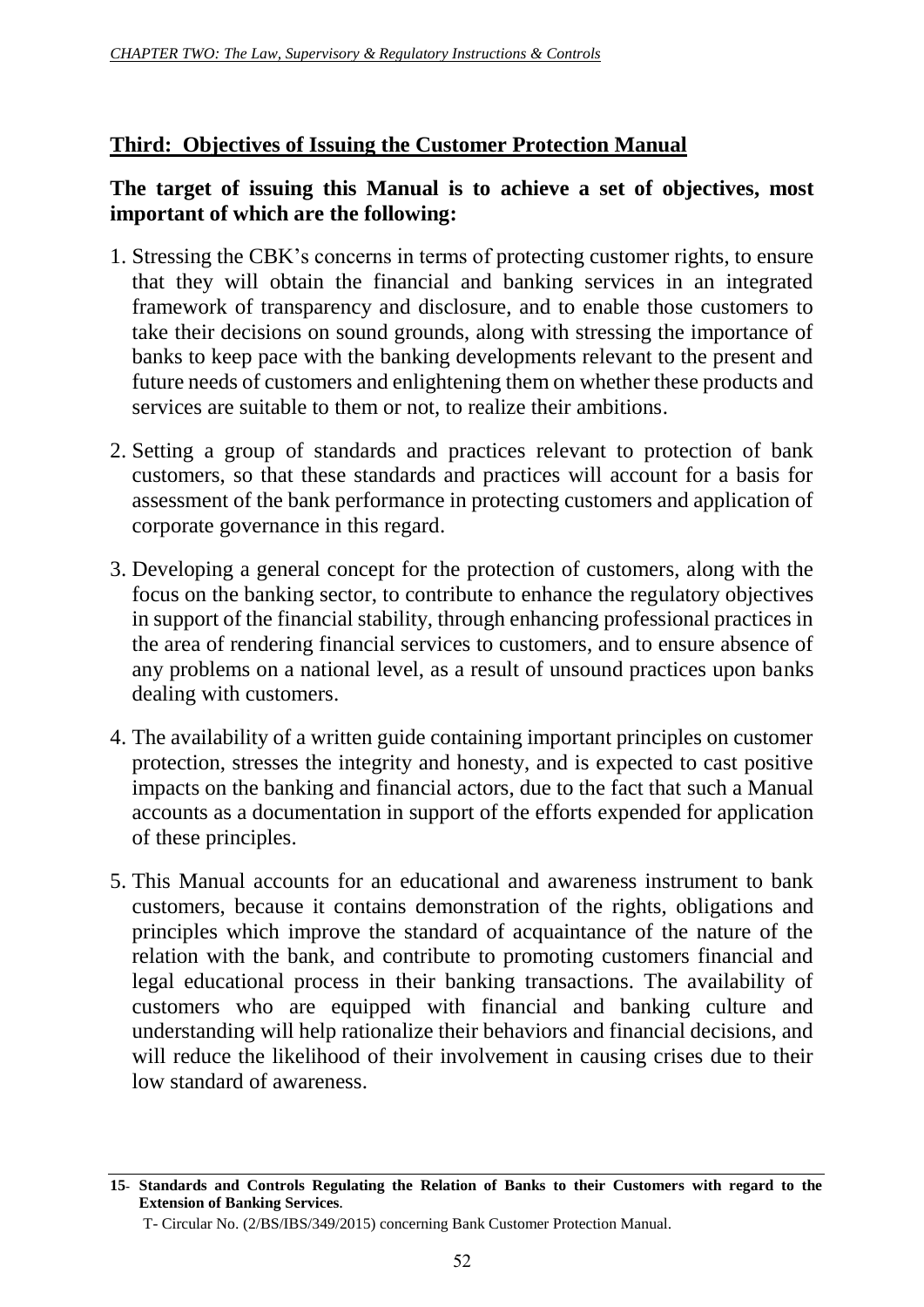- 6. Establishment of fair practices that should be adopted when rendering the financial and banking services and products through banks, which account for minimum limits of policies and procedures applied by banks in their dealings with customers, specifically for focusing on transparency and disclosure to help customers take their decisions in light of their real positions.
- 7. Enhancement of the trust props and pillars in the banking system units, based on the fact that such trust is deemed amongst the most important factors for the success, growth and development of relations with customers, specifically in view of the presence of active mechanisms and clear frameworks for dealing with customer complaints and grievances and any practices that lack fairness or clarity.

# **Fourth: Scope of Application**

- 1. This Manual shall be apply to banks operating in the State of Kuwait, including Kuwaiti banks and branches of foreign banks in Kuwait.
- 2. For the purpose of application of the instructions included in this Manual, are meant to be those customers of natural persons who deal with the above mentioned banks, and other corporate body customers, especially small and medium size enterprises, to the extent these instructions are applied to them and in light of the nature of their transactions and dealings with banks.
- 3. Principles contained in this Manual are complementary to and not replacement to different instructions issued by the CBK to banks with regard to customer protection.

# **Fifth: General Principles for Protection of Bank Customers**

The following general principles for bank customers account for the minimum regulations that should be complied with by banks upon their applications and should be taken into consideration in their dealings with customers.

## **Principle One: Fair and Equal Treatment**

Banks should, in their transactions with customers, take into consideration that these transactions shall be processed with fairness, equality and honesty, and shall be keen to make these approaches a part of their corporate governance rules and regulations. Banks should also pay further attention and special care to limitedincome and education customers, old people and customers with special needs, without discrimination on the basis of gender.

**<sup>15</sup>- Standards and Controls Regulating the Relation of Banks to their Customers with regard to the Extension of Banking Services.**

T- Circular No. (2/BS/IBS/349/2015) concerning Bank Customer Protection Manual.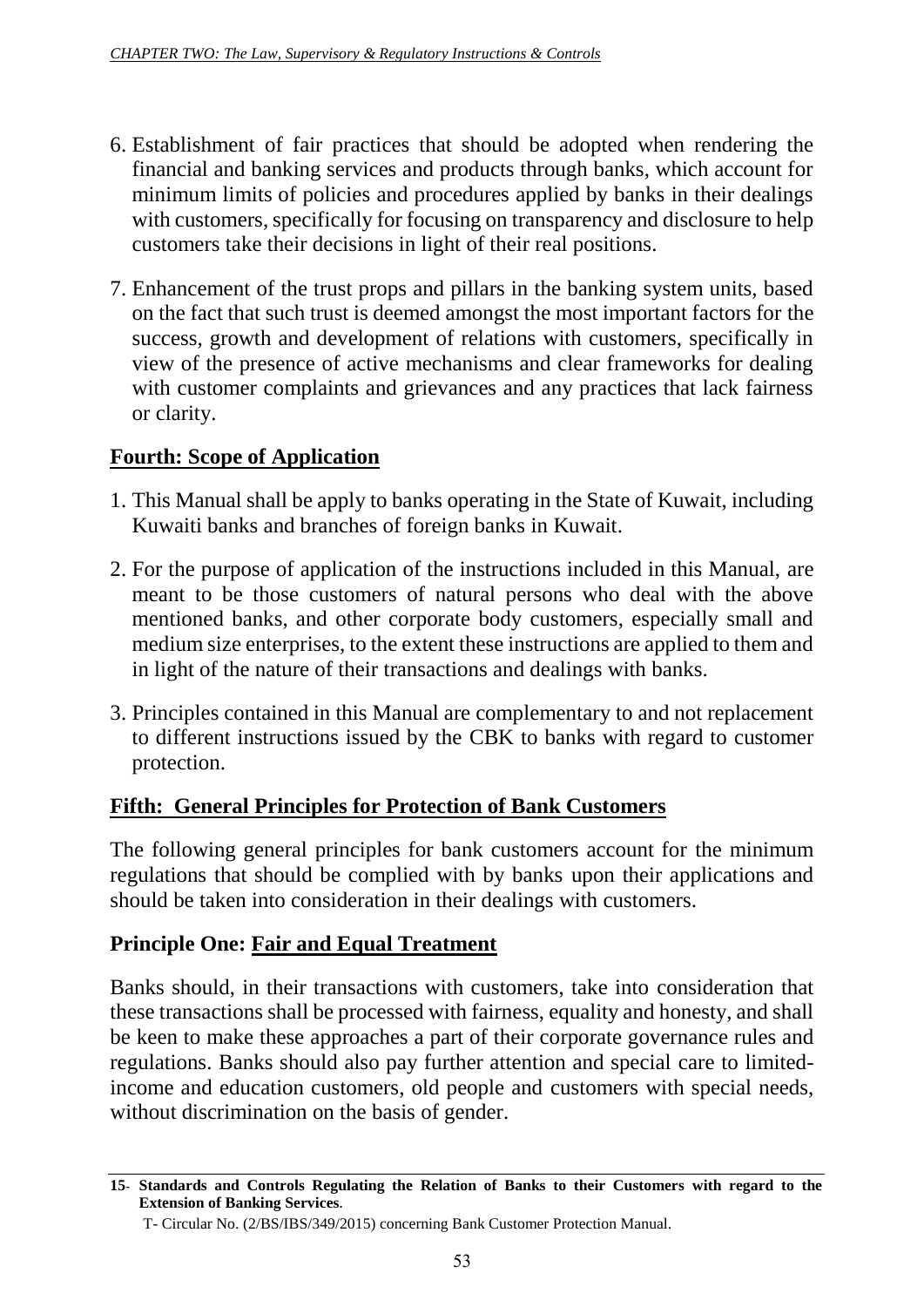## **Principle Two: Disclosure & Transparency**

Banks should provide their customers with all information relevant to services and products rendered to them, provided that this information shall be clear, accurate, simple and easy to understand, to ensure that customers are fully informed with the advantages and risks of such products and services in a transparent and clear manner, and that customers should not suffer any difficulty for obtaining this information. Banks should also take into consideration that the information provided to customers must include explanations of the rights and obligations of those customers, details of rates, commissions and fees collected by each bank in consideration of each product or service, and a clarification of the merits and risks related thereof, the mechanism of termination of the relation, and the ensuing impacts of the same, so as to make it easy for customers to make their decisions. Advices rendered to the customer must be tailored with their capabilities, potentials and financial objectives, and within the experience they hold concerning products and services. Customers must also be urged to provide comprehensive and accurate information on their positions and requirements, to enable banks to provide the appropriate services and advices.

### **Principle Three: Financial Awareness & Education**

Banks shall have to lay down the appropriate plans and mechanisms for development and dissemination of financial and banking information to their present and potential customers, and work towards raising the standard of their awareness and education, so that they can identify all aspects relevant to banking services and products rendered to them. As such, customers will be able to take conscious decisions and be guided to the appropriate entity from which they can obtain any additional information, if so needed. Banks shall have to keep customers informed of their rights and obligations, especially the limited-income and minimally educated retail customers.

#### **principle Four: Professional Conduct**

Banks shall have to observe exercising and carrying out their businesses in a professional and responsible manner, taking into account and realizing the best interests of their customers in the process of their dealing with banks, on the basis that banks are accountable for the protection of customers with regards to the banking products and services rendered to them. In the forefront of these behaviors should always be, the integrity, credibility and verification and convenience of the products and services offered to the customer along with their potentials, capabilities and requirements, and to ensure the availability of sufficient training to the bank staff that communicate with customers and render banking services to them.

**<sup>15</sup>- Standards and Controls Regulating the Relation of Banks to their Customers with regard to the Extension of Banking Services.**

T- Circular No. (2/BS/IBS/349/2015) concerning Bank Customer Protection Manual.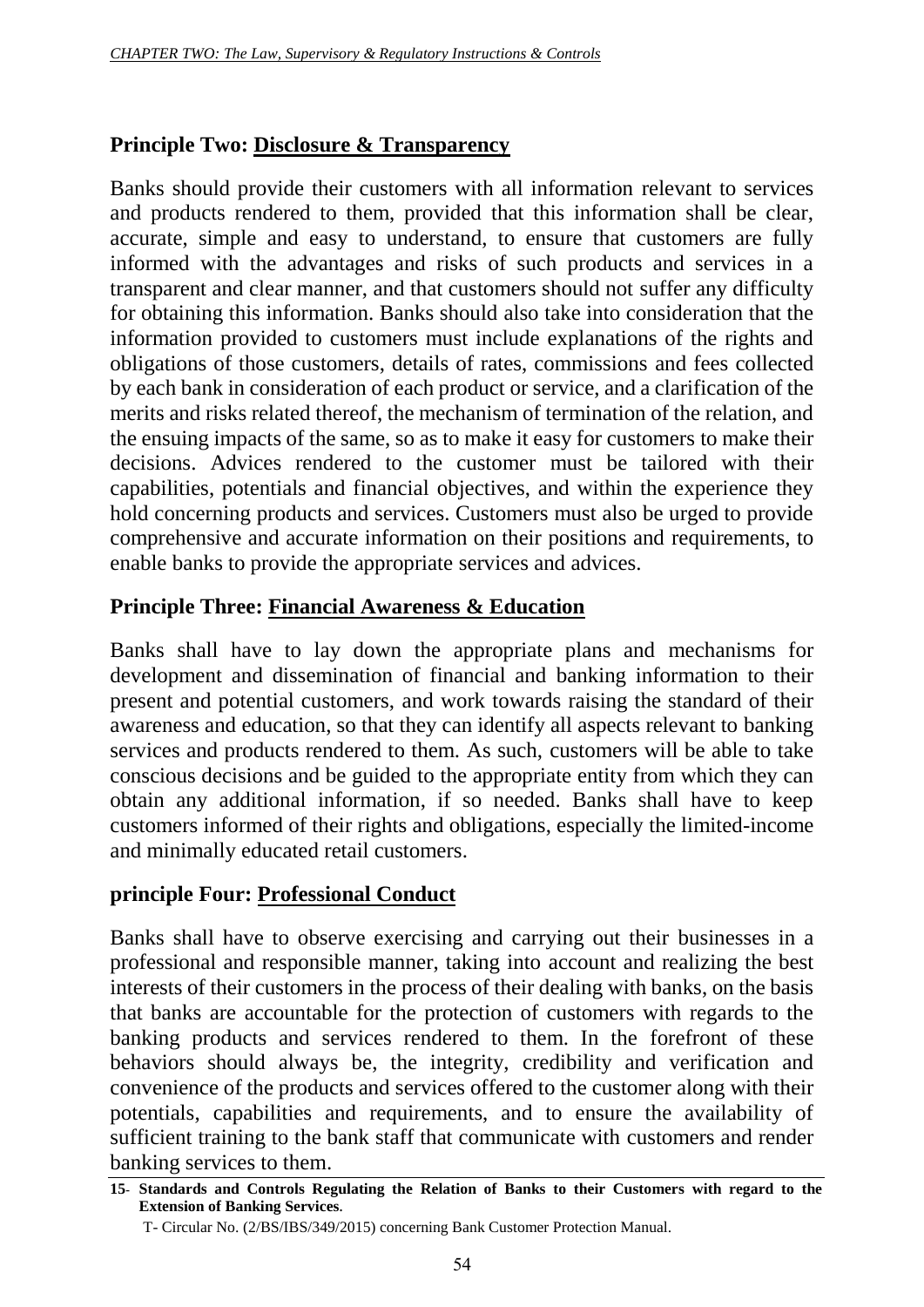## **Principle Five: Protection of Customers against Financial Fraud**

Banks shall have to protect customer deposits and savings, and other financial assets under transactions with banks, by means of laying down effective, competent and high standards and precisely supervised internal control systems, for the purpose of curbing fraud and embezzlement acts or misuse of financial services, and ensure that at a continued pace the used systems are efficient to cope with the changes of the fraudulent approaches.

## **Principle Six: Protection of Confidentiality and Information Secrecy**

Banks shall have to lay down the regulatory systems, mechanisms and policies that ensure the protection of financial and personal information of their customers. All transactions processed with banks must be carried out in confidence and such information must not be accessed or disclosed unless in conformity with the law and the applicable legislations, and banks shall have to provide the secure systems for electronic transactions.

## **Principle Seven: Handling Customer Complaints & Grievances**

Banks shall have to pay due diligence for treatment of customer complaints and their grievances in a swift, fair and independent manner. They have to ensure that the Customer Complaints Units at these banks would actively assume their responsibilities, in light of the existence of clear and definite mechanisms for following up and treatment of these complaints without delay, and Customer Complaints Units must be given the due diligence and the proper oversight by banks boards of directors, and banks should maintain in-house mechanisms for settlement of disputes with customers.

## **Principle Eight: Competitiveness**

Required information should be made available for conducting comparisons between the best banking and financial products available to customers from banks. This includes streamlining the transfer and moving amongst banks and various products and services without burden or complications, and the same must be made with reasonable costs, taking into consideration that the same shall lead to raising the standard of services rendered by banks.

## **Principle Nine: Protecting Customers against the risks of Outsourcing Operations**

In case the bank seeks outsourcing for operating services, the bank shall have to ensure compliance by the outsourced entities with the principles contained in this Guide, that they act to the interest of banks' customers, and that they shall assume

**<sup>15</sup>- Standards and Controls Regulating the Relation of Banks to their Customers with regard to the Extension of Banking Services.**

T- Circular No. (2/BS/IBS/349/2015) concerning Bank Customer Protection Manual.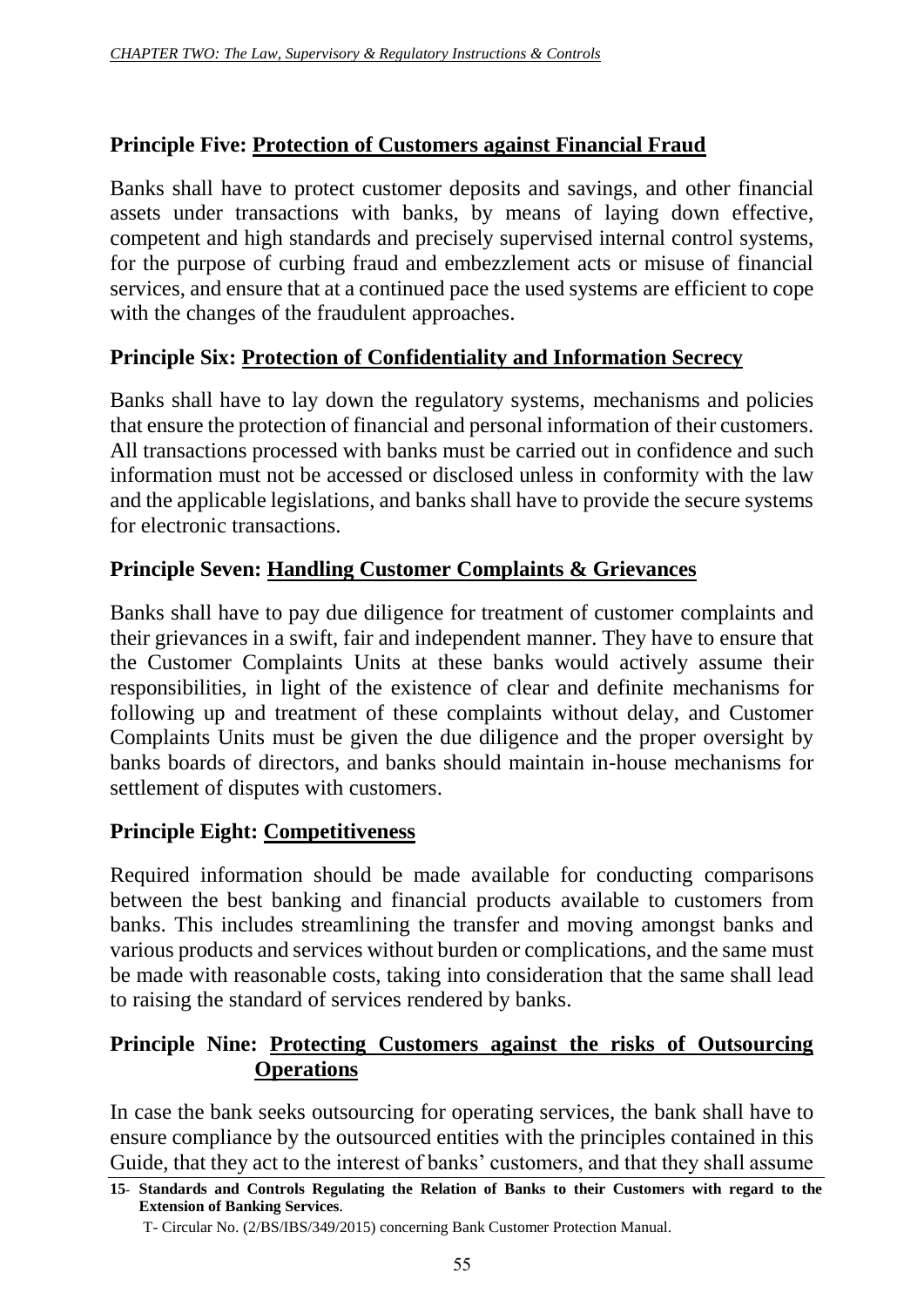the responsibility of their protection, including maintaining the banking secrecy of their information, taking into consideration that banks providing banking services and products shall remain responsible for the measures taken by the outsourced entities, and banks shall obtain an evidence of the compliance of these entities with customer protection applications. Hence, Customer Complaints Unit in banks shall assume the responsibility for ensuring such compliance.

## **Principle Ten: Conflict of Interest**

Each bank shall have to maintain a clear and written policy certified by its board of directors concerning conflict of interest. The board of directors shall have to ensure on a continued basis the adequacy of the measures applied and the applicable policy in disclosing the potential cases of conflict of interest, and that such measures are effectively applied. Furthermore, it is necessary to ensure that the disclosure of any conflict of interest cases is made as provided for by that policy, and the stipulations of the corporate governance rules and regulations issued by the CBK in this regard.

## **Sixth: Disclosure Practices and Providing of Banking Services and Products**

### **Banks must, in this regard, comply with the following:**

- 1. Gather sufficient information on the customer before giving any recommendations on services or products to be provided to them, to ensure that the product or the service satisfies their requirements and is tailored to their capabilities.
- 2. Provide to their customers a written copies of the general and special terms and conditions relevant to each product and service before such product or service is rendered.
- 3. Use transparent and fair approaches in marketing/promoting of their banking products and services.
- 4. Provide qualified staff for the direct dealing with the customer in conformity with the degree of complication in the products and services they render. Those staff must receive adequate training to reply to customer queries with sound information.
- 5. It is necessary to satisfy the requirements of disclosure of products and services to be disclosed.
- 6. All rules and regulations relevant to the banking services rendered by banks must be made available on the bank website and be easily accessible.

**<sup>15</sup>- Standards and Controls Regulating the Relation of Banks to their Customers with regard to the Extension of Banking Services.**

T- Circular No. (2/BS/IBS/349/2015) concerning Bank Customer Protection Manual.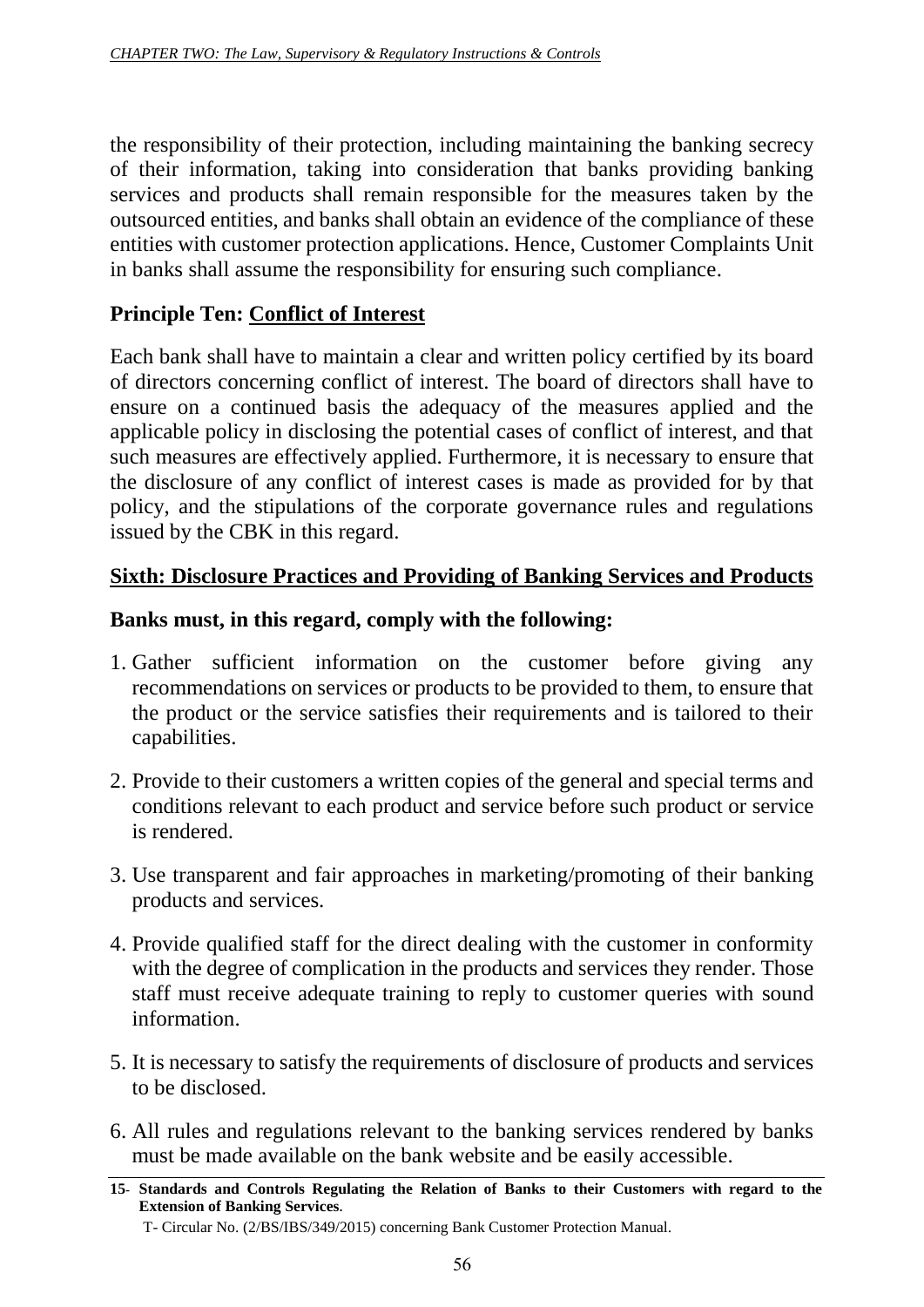## **Seventh: Dealing with Customers Accounts at Banks**

## **Banks must, in this regard, comply with the following:**

- 1. Inform their customers with periodical statements on the key details of financial transactions, transfers and balances of accounts belonging to them.
- 2. Inform their customers, within sufficient time, or by electronic means, before introducing any changes in interest rates/returns, fees or commissions, or in event of charging new fees or other terms and conditions of the products and services they obtain or contracted thereupon.
- 3. Maintain historical records of customers transactions, and access to such records shall be easy and convenient, free of charge or against reasonable charges.
- 4. Take into consideration that the measures applied in setting off and settlement of payments belonging to customers shall be clear and known to them, including determination of the periods during which amounts of cheques deposited in their accounts shall be settled, along with all terms and conditions relevant to collection of cheques, the other payment instruments, and the sources upon which such measures are based shall have to be designated.
- 5. Inform the customers about the legal measures that may be taken against them in case of issuing cheques without sufficient balance, prior to issuing such cheques, and the consequences of such action.
- 6. Inform the customers of the procedures to be taken in case they are driven by necessity to cease payment of cheques that the customers may have issued, in view of the developments which require advising the bank of the same.
- 7. Inform the customers of the charges and expenses related to products and services offered to them, including cheques service, whether for obtaining a cheque book or endorsement of those cheques or their settlement, or other relevant relations.
- 8. Issue a free of charge monthly statement of customer's accounts, unless specified otherwise by the customer, showing all transactions processed by the customer during the month, and the interests, returns or fees debited/credited to these accounts. In case a customer desires to receive his/her statements of accounts through electronic media or phone service, in lieu of the hardcopy monthly statements, the medium through which obtaining of information must be appropriate, legible and contain the appropriate details.

**<sup>15</sup>- Standards and Controls Regulating the Relation of Banks to their Customers with regard to the Extension of Banking Services.**

T- Circular No. (2/BS/IBS/349/2015) concerning Bank Customer Protection Manual.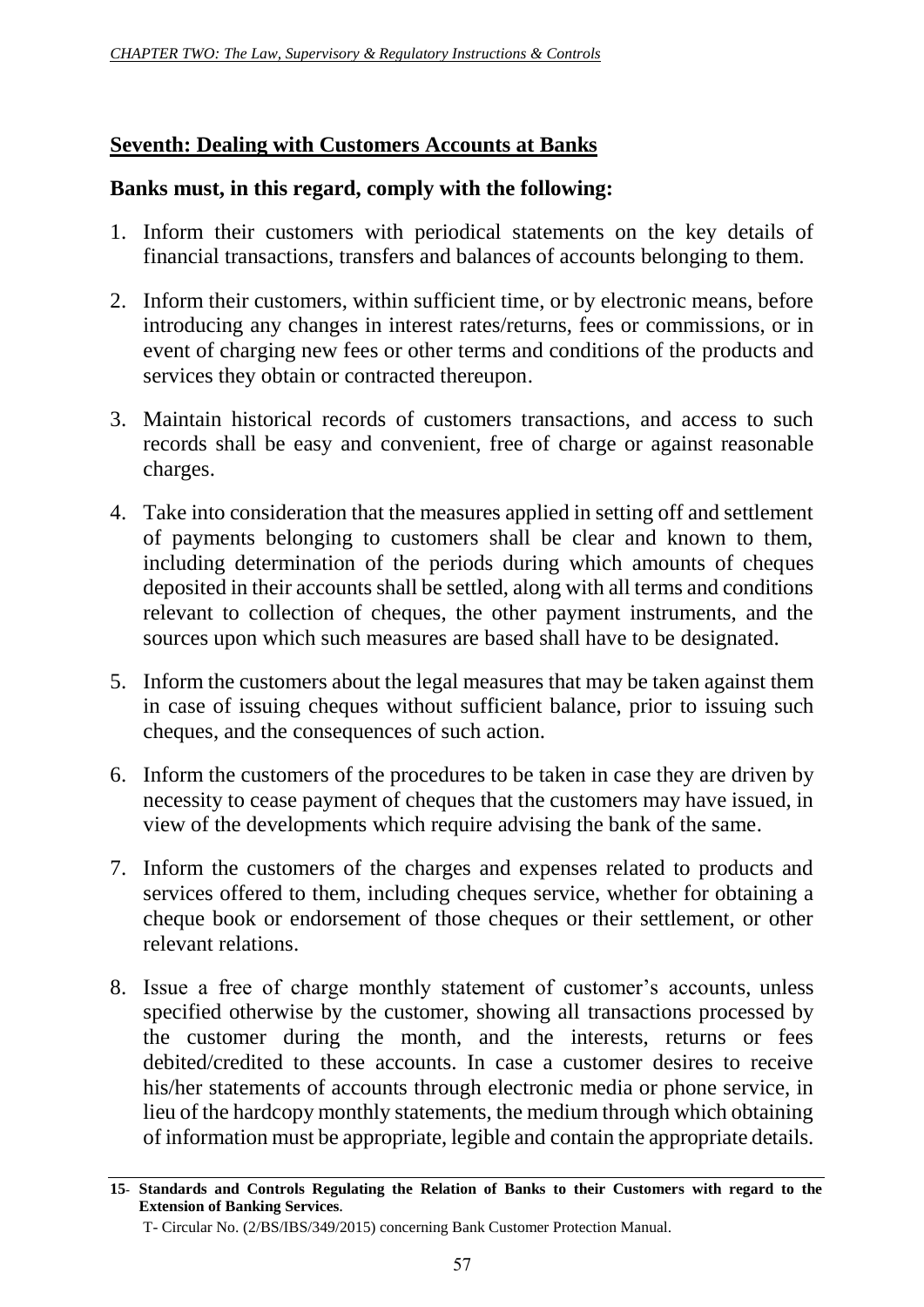- 9. Inform, in writing the customers whose accounts have not been activated in a long time, and place these accounts under attention and lay down regulatory controls to access these accounts and protect them.
- 10. Approvals and information sent to customers for signature must be legible, understandable and suitable for all customer segments.

## **Eighth: Protection of Banking Secrecy and Privacy of Information**

#### **Banks must, in this concern, comply with the following:**

- 1. Protect customers by setting up high level regulatory systems, including appropriate mechanisms which determine the objectives for which data and information are collected and treated..
- 2. Banks' responsibility of protecting customer data and information and maintaining their secrecy extend to these data maintained with banks or that data available with a third party which banks seek its support in carrying out their activities related to customers.
- 3. Create an in-house environment that ensures the safety and secrecy of all information and data available with them on customers and their transactions. Banks shall have to examine, on continued basis, such environment and ensures its soundness.
- 4. Disclose to their customers with appropriate manner the cases where the rules for maintaining the secrecy of customer information and data shall be excluded, as cited in the following:

a. Cases where information are disclosed by written consent of the customer.

b. Cases where disclosure of information is obligatory by force of the applicable laws or legislations.

5. Upon recruitment of their staff or having support of outsourced entities, the necessary documents which ensure those staff compliance with maintaining the secrecy of customer data and information must be completed.

## **Ninth: Financial and Banking Awareness**

1. Banks must design and set up appropriate mechanisms for developing the knowledge and skills of present and future customers and raise their awareness and helping them understand the basic risks of transactions they carry out with banks so that they would be able to take the right decisions, and guide them to the appropriate entities to obtain information, in case of their need for such information.

**<sup>15</sup>- Standards and Controls Regulating the Relation of Banks to their Customers with regard to the Extension of Banking Services.**

T- Circular No. (2/BS/IBS/349/2015) concerning Bank Customer Protection Manual.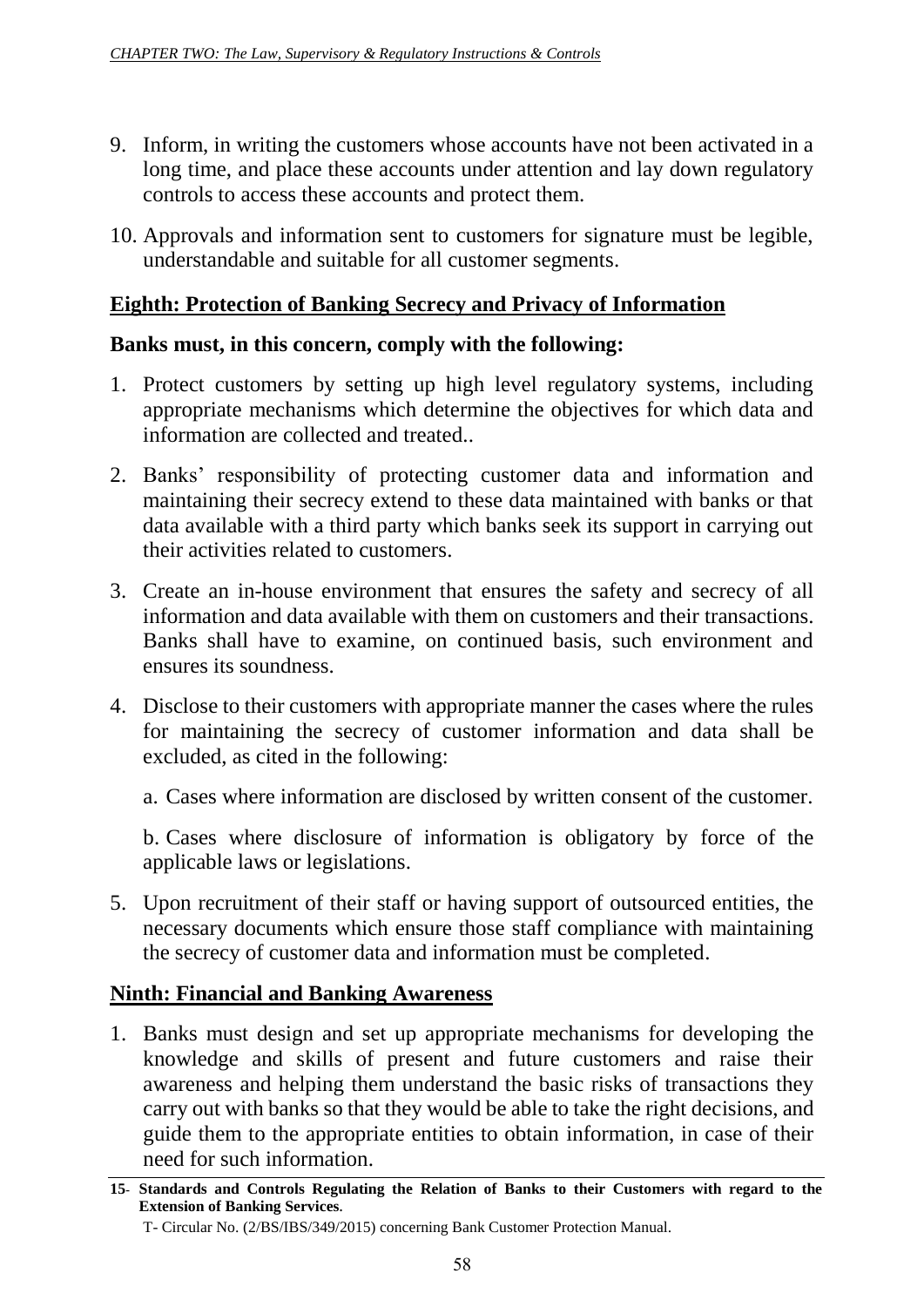2. As a source of financial and banking education, the bank website must contain a page for financial and banking awareness, provided such page shall contain this Guide, in addition to the rights and responsibilities of customers, the means of submission of complaints, and the frequently asked questions (FAQ) expected to be raised by customers and the bank responses thereto.

### **In this context, the following must be taken into consideration:**

- a. Each bank should develop an annual plan containing designated programs for enhancing the dissemination of financial and banking information for the purpose of enhancing financial and banking literacy.
- b. Banks must participate with civil society institutions and organizations as well as scientific and professional institutions which endeavor to enhance financial and banking literacy, and raise the standard of knowledge, and shall cooperate in setting up and implementing financial and banking awareness programs.
- c. Banks must take part from time to time in conducting studies on surveying the financial awareness and the impacts of the measures taken in this regard on enhancing awareness and financial literacy, in the framework of the results of the policies applied at banks and considering their development.

## **Tenth: Financial and Banking Inclusion Programs**

**Financial and banking inclusion means** a set of procedures and policies that target availability of the financial and banking services to all segments of the society, including people with special needs, limited or low-income persons, craftsmen and servicemen, micro, small and medium enterprises, taking into consideration that such services would be tailored with their requirements and circumstances and be fair and transparent. In this regard, banks must have to take the following into consideration:

- Set up annual programs for realizing the objectives of financial and banking inclusion, with the presence of mechanisms that allow following up and implementation of these programs, listing of beneficiaries thereof and their diversity to encompass several categories of potential customers, to realize the expansion of distribution channels with the banking system units.
- Expand further efforts in studying the needs of the requirements of segments that do not deal with banks and take serious steps towards assisting them to satisfy their requirements according to safe and convenient means to them.

**<sup>15</sup>- Standards and Controls Regulating the Relation of Banks to their Customers with regard to the Extension of Banking Services.**

T- Circular No. (2/BS/IBS/349/2015) concerning Bank Customer Protection Manual.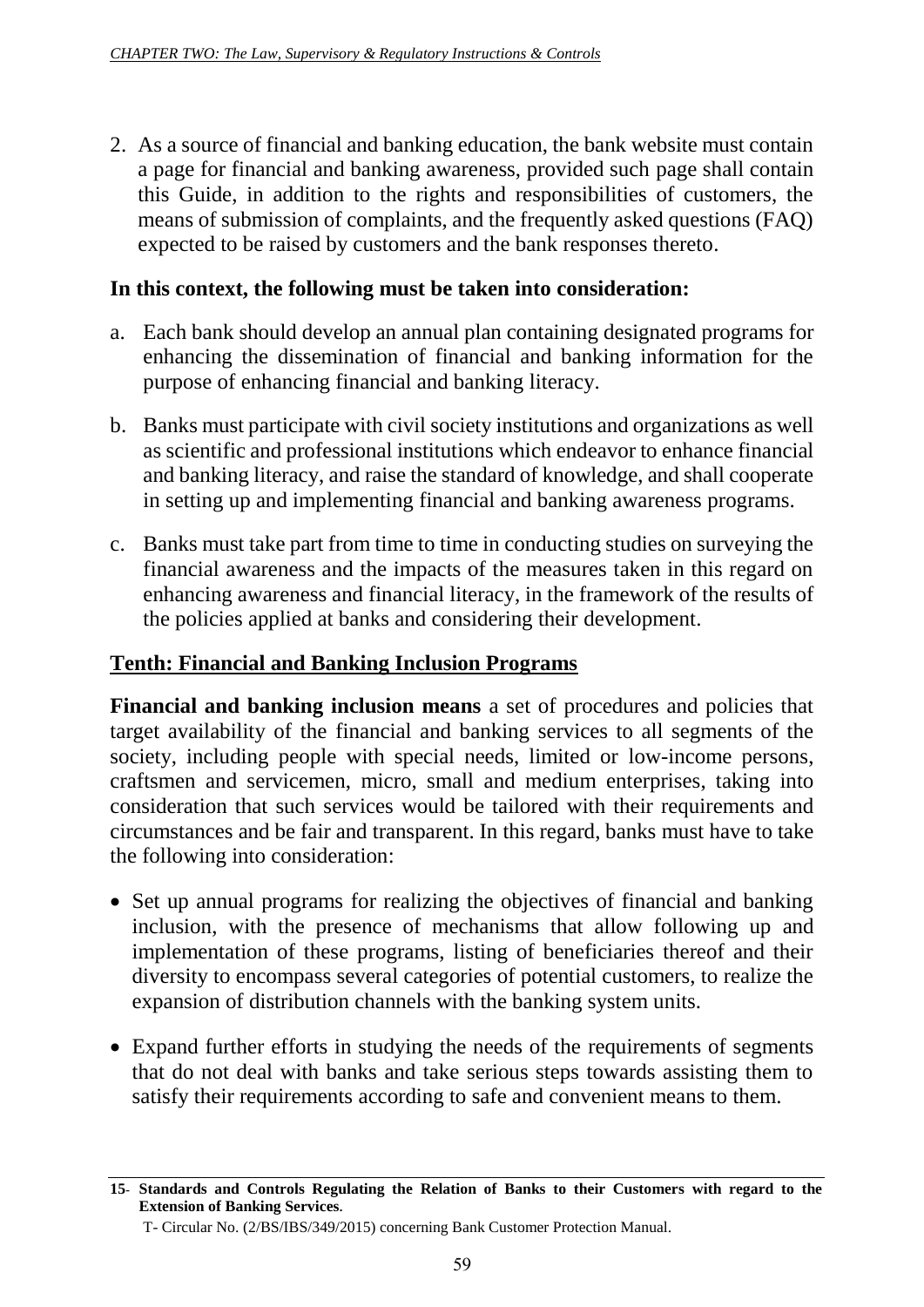When banks come to set up plans for their activities and programs of the financial and banking comprehensiveness, they shall have to adopt appropriate approaches for attracting segments who are not used to dealing with banks (for example: people with special needs, and limited incomers), along with making available positive measures towards direction to these segments and encourage them to raise the level of transactions and benefit of the developments in several areas, specifically the technological aspects.

## **Eleventh: Publicity and Advertising Materials**

### **Banks must comply in this regard with the following:**

- 1. Ensure that their ads and publicity materials used in rendering their products and services do not contain unreal or inaccurate information that may lead to unsound understanding to the existing and potential customers, thereby resulting in taking erroneous decisions.
- 2. Be keen that all publicity and advertising materials for the products and services would be simple for reading and understandable to the public in general.
- 3. Take into consideration, when issuing any ads or advertising materials, the legal liability that they may undertake as a result of these ads or advertising materials, used in sale of their products and services to customers, containing incorrect data or information.
- 4. Take into consideration not to publish ads on products or services associated with risks that cannot be recognized unless by specialists, and not to encourage customers to benefit from these services and products without proper explanation on the risks relevant thereto.
- 5. Set up a policy for advertising and publicity that should be endorsed by their boards of directors. These policies should contain the professionally and legally acceptable principles, rules and practices issued by the bank, including ads or publicity materials.
- 6. Customer Complaint Units at banks should ensure that the policies for advertising and publicity materials are made in accordance with, at minimum, the rules and practices included in the Customer Protection Guide, and that they are free from any messages that could inflict erroneous or incorrect understanding. In case these units receive queries or clarifications raised by these advertising materials, the appropriate immediate measures should be taken to remove any doubt or ambiguity therein.

**<sup>15</sup>- Standards and Controls Regulating the Relation of Banks to their Customers with regard to the Extension of Banking Services.**

T- Circular No. (2/BS/IBS/349/2015) concerning Bank Customer Protection Manual.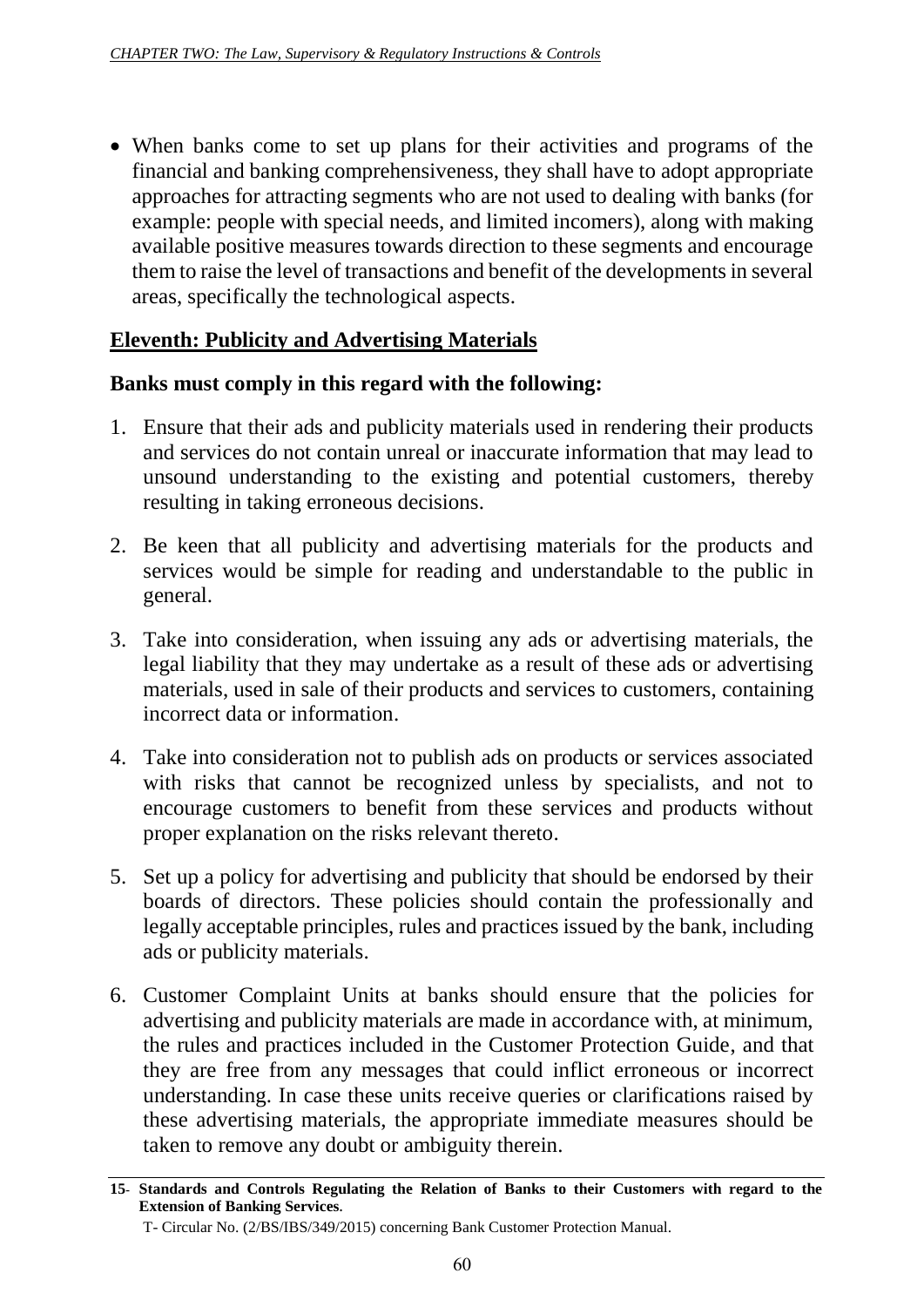7. When banks announce obtaining awards, preference or distinction certificates, they should disclose sufficient information on the awarding entity, the mechanism and methodology upon which the certificate was awarded and the standards adopted by that entity.

## **Twelfth: Customer Service Staff and Marketers/Promoters of Banking Services & Products**

- 1. Customer Service staff and bank products and service marketers should be well aware and cognizant with the regulatory and legislative rules for protection of customers, and the provisions of this Guide, including regulations and controls relevant to practicing of their functions in service of customers, along with the knowledge of all technical aspects relevant to the service or the product provided to customers.
- 2. Upon selection of customer service staff and products and services marketers, banks shall have to take into consideration a set of standards laid down that should be satisfied by those staff, either in terms of the period of the service in identical functions, and the knowledge of the banking products and services, tailored with the degree of complexity therein, along with the availability of communication skills and other personal attributes conforming with the nature of the tasks entrusted to them, and their obtaining the necessary certificates and training.

## **Thirteenth: Consumer and Installment Loans / Financing**

## **Banks must comply with the following in this regard:**

- 1. Obtain an authorization from the customer to be attached with the loan contract, to inquire about the data of credit cards, data of loans/consumer and installment financing transactions the customer received from banks and investment companies and other finance companies. The matter requires also obtaining a statement signed by the customer showing the balance of the loan/financing transactions which the customer obtained from the aforementioned entities and outstanding as at the date of the loan application/new financing.
- 2. Grant customers of consumer and installment loans/financing a Reflection Period of two working days at least. Loans/financing transactions extended for medical treatment purposes shall be excluded from the Reflection Period, so that the customer shall be provided with unsigned and provisional copy of the loan/financing contract upon their application for the loan/financing,

**<sup>15</sup>- Standards and Controls Regulating the Relation of Banks to their Customers with regard to the Extension of Banking Services.**

T- Circular No. (2/BS/IBS/349/2015) concerning Bank Customer Protection Manual.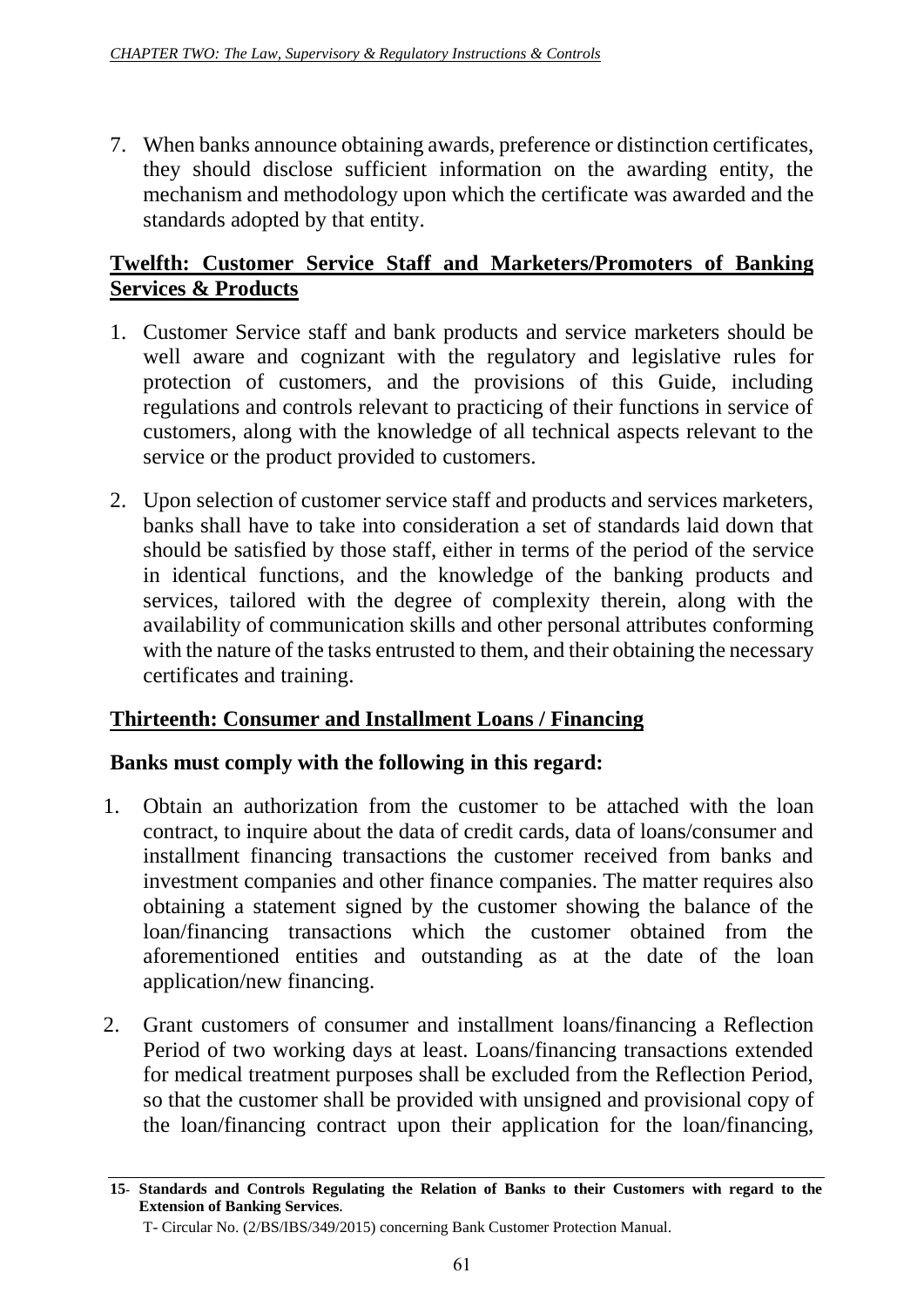provided that customers shall submit a written acknowledgement of receipt of a copy of the loan/financing contract for reflection purposes, without the customers to be held with any obligations during the reflection period, and so that the contract shall be signed after expiry of that period in case of consent of the two parties.

The customer shall be informed of all financial impacts arising out of the loan/financing that shall be extended to him/her, and the contractual conditions and the obligations resulting therefrom in accordance with the contract that shall be concluded with regard to the loan/financing. The bank shall have to maintain the documents evidencing the same, and the customer shall be provided, at the beginning of the reflection period, with a statistical, clear and easy to understand schedule showing the following:

- The value and number of the installments of the loan/financing.
- Components of each installment, including interest/return and the amount repaid out of the principal of the loan/financing, on supposition of the regular repayment.
- Total value of interests/returns and the amounts that shall be repaid until expiry of the maturity of the loan/financing.
- Statement of potential changes in the financing charges for installment loans, on supposition of the increase in the interest rate with the maximum stipulated limit (2%) each five years.
- 3. Banks should not obligate their customers to buy another service or product as a condition for rendering a product or service related thereto. For example, to set as a condition, obtaining insurance against extension of a loan/financing, whereas borrowers shall have to be given the freedom to select the other service or product and consent thereof.
- 4. Concerning the accounts of loan/financing transactions extended to customers, the monthly statement should identify the installments or the amounts paid during the period covered by the statement, and the outstanding balance in the loan/financing account, distributed between the principal loan/financing / interest/return, as well as the amounts repaid out of the loan/financing transactions, distributed on the principal, interest and returns.
- 5. Consumer and installment loans/financing contracts must include, at minimum, the following items:
	- a. Basic data of the customer: (contact address, profession/job, place of work, phone numbers, etc.).

**<sup>15</sup>- Standards and Controls Regulating the Relation of Banks to their Customers with regard to the Extension of Banking Services.**

T- Circular No. (2/BS/IBS/349/2015) concerning Bank Customer Protection Manual.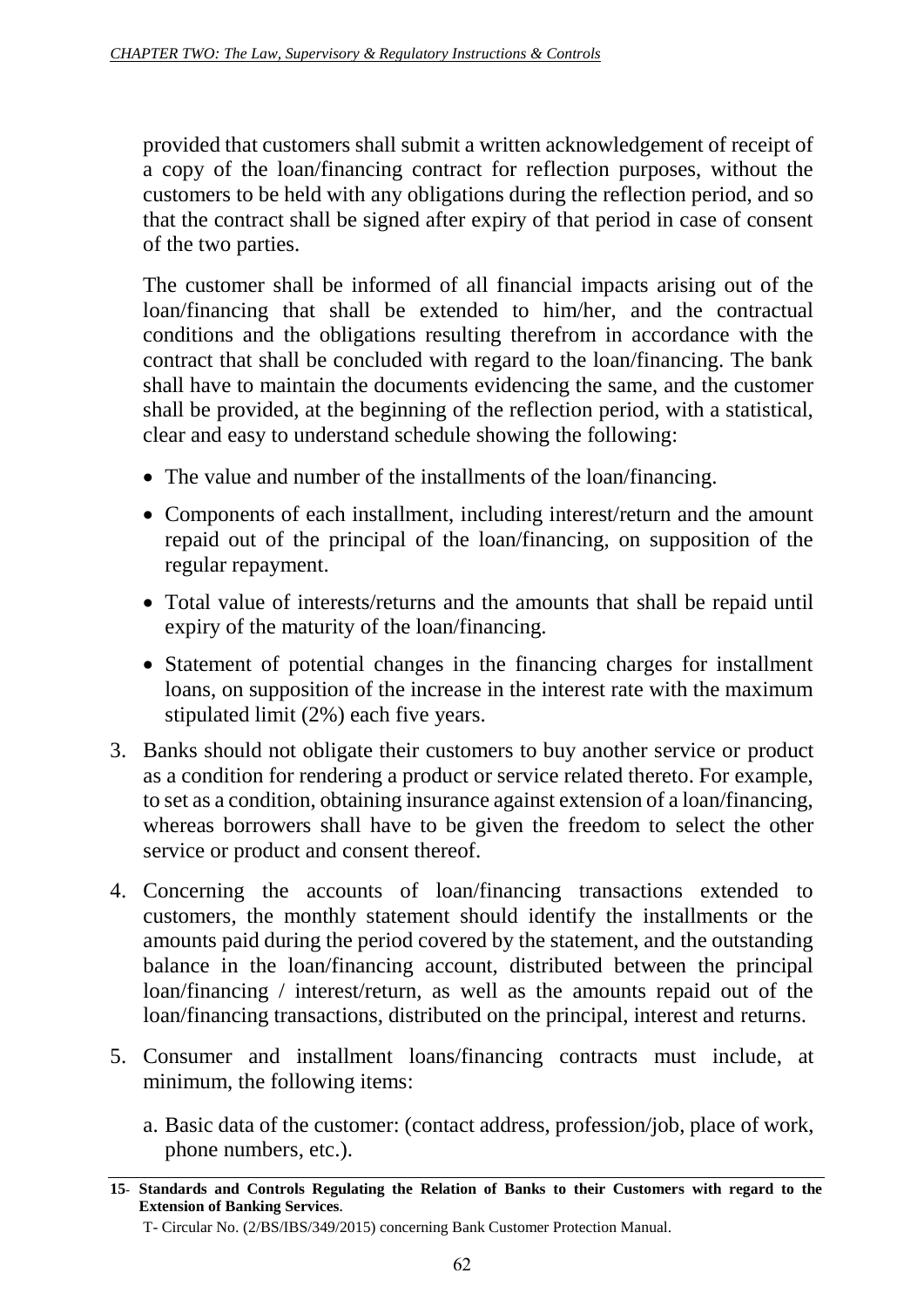- b. Type of the loan/financing [ consumer installment (housing) ].
- c. Value of the loan/financing.
- d. Purpose of the loan/financing and the means to be applied for verification of the purpose of such use, and the documents required from the customer which evidence the use of the loan/financing in the purpose for which it was granted and the date of submission of such documents.
- e. Term of the loan/financing, the number of the monthly installments and dates for their repayment, the value of the monthly installment and its proportion to the net monthly salary (after the deductions) or the continued monthly income of the customer.
- f. The accounts that shall be debited with the value of the monthly installments.
- g. Interest rate on the loan (value of return on financing), the means of its collection, in accordance with the provisions of the instructions issued by the CBK in this regard, so that the total cost of financing (the interest / value of the return) shall be clear to the customer before granting the financing, and to always keep an evidence of the customer knowledge of the same.
- h. The customer obtaining a copy of the contract and its signature to the effect of the same.
- 6. Provide the required information on the loan/consumer and installment financing transactions on the online accounts of customer subscribing in the online banking service. It is necessary to take into consideration in this regard that the statements of accounts of the loans/financing transactions shall have to include the detailed information relevant to the number and value of the repaid installments and the outstanding installments up to date of maturity, to be put into details according to the interest /the return and the principal amount.

## **Fourteenth: Credit Cards**

1. Banks must disclose all the requirements for issuing credit cards, such as issuing fees and expenses, including financing expenses, credit limits, exchange rates, applicable interest rates / return, method of calculation, and the minimum limit of the monthly installment, etc., before concluding the contract with the customer.

**<sup>15</sup>- Standards and Controls Regulating the Relation of Banks to their Customers with regard to the Extension of Banking Services.**

T- Circular No. (2/BS/IBS/349/2015) concerning Bank Customer Protection Manual.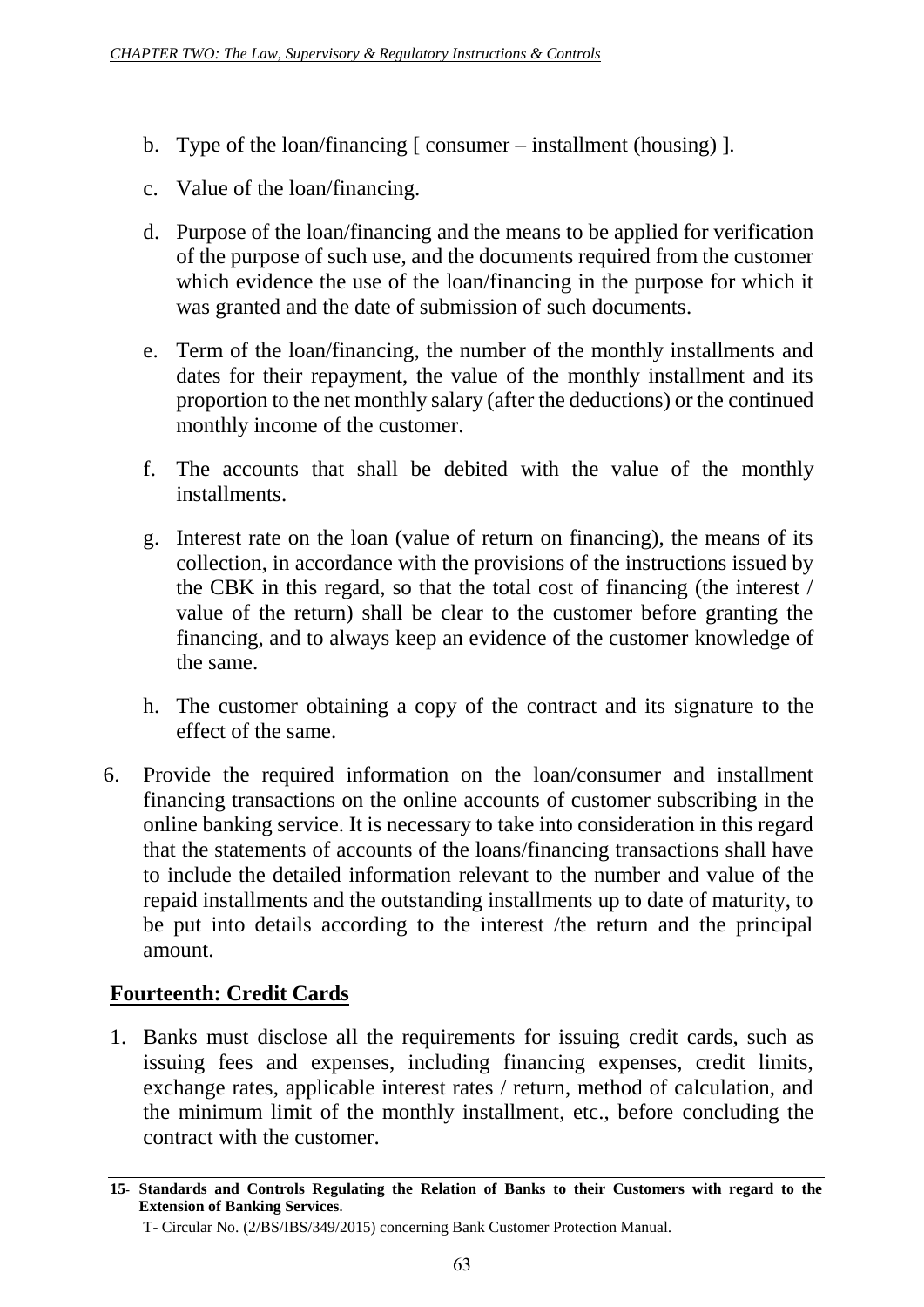- 2. Banks must notify their customers in writing, by emails, or SMS texts in case of charging new fees or change in any fees or expenses charged on credit cards previously issued to customers, taking into consideration the CBK's guidelines concerning the deadline between the announcement and the actual application.
- 3. Banks must notify their credit card customers of the minimum limit of the amount required to be repaid per month, and to identify any costs relevant to the interest rates/return which will accumulate in case the customer repays the minimum limit only. Credit cards transactions statements should include a note of the minimum limit required to be repaid and the cost of the interest / return (ratio and the amount) – if any – that shall be calculated on the outstanding balance in case the card holder repays the minimum limit / monthly installment.

## **Fifteenth: Online Banking and Telebanking Services**

- 1. Banks which provide online banking services to their customers or telebanking must use protection software which ensures to them the following:
	- a. Maintain the privacy and confidentiality of customer information and protecting them against unauthorized access or hacking.
	- b. Documentation of transactions and the possibility of identification of the counterparties and oversight the access to the used systems.
	- c. Accept and implement the transactions conducted by customers on their accounts through the systems available with the bank in this regard.
	- d. The availability of a business continuity plan.
	- e. Notify customers ahead of time, in case banks are obliged or going to cease some of its services for maintenance purposes or for other reasons, so the customer has sufficient notice.
- 2. Banks must impose a form of supervision and follow-up in the case of hiring the services of third parties for processing online banking services or telebanking.
- 3. Banks must inform customers, who desire to use online banking services or telebanking for processing their transactions, with the fees and expenses (if any) relevant to the services rendered by these two means and the amounts of such fees and expenses.

**<sup>15</sup>- Standards and Controls Regulating the Relation of Banks to their Customers with regard to the Extension of Banking Services.**

T- Circular No. (2/BS/IBS/349/2015) concerning Bank Customer Protection Manual.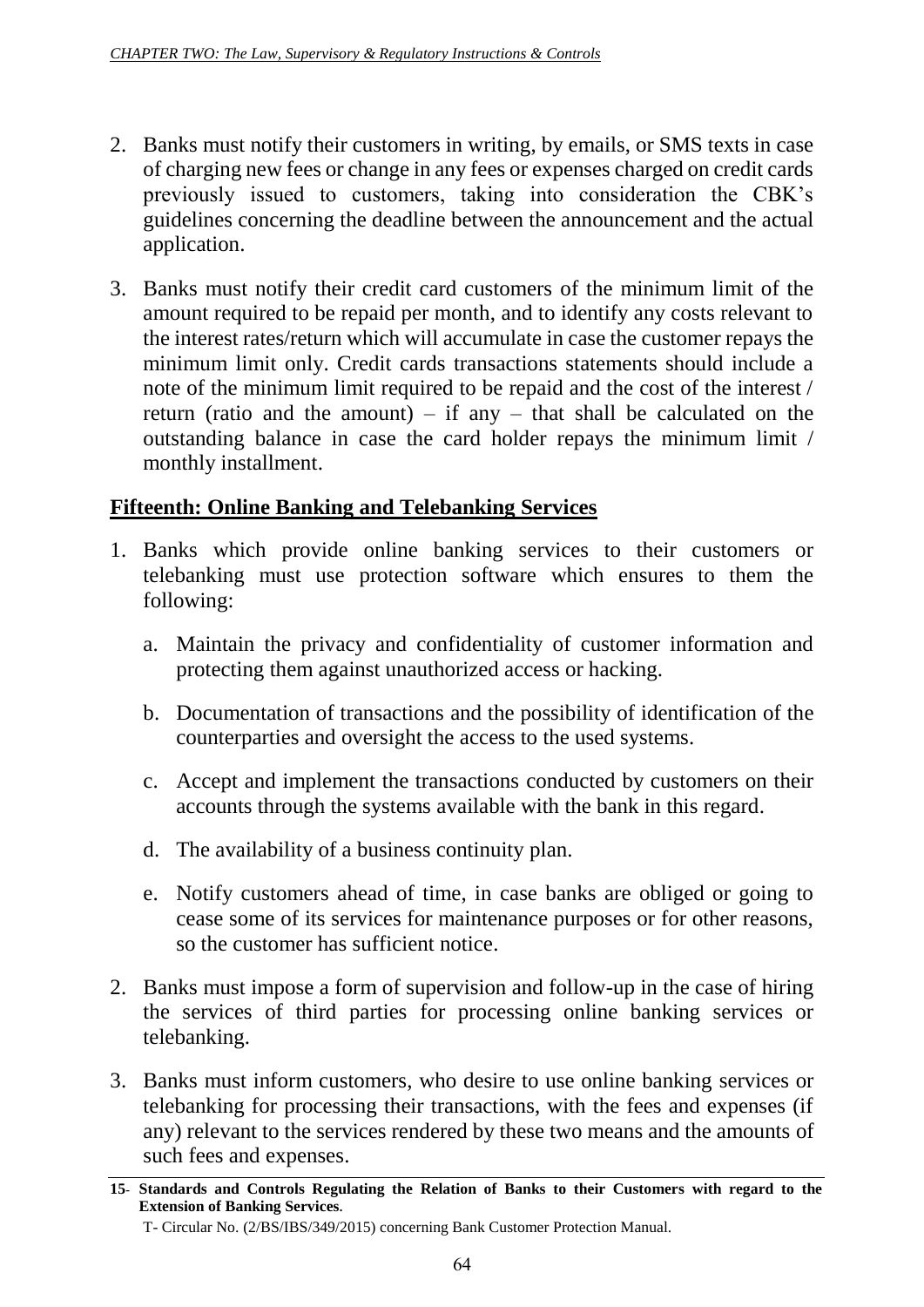- 4. Banks must lay down clear and definite rules for treatment of any cases of errors or fraud, if it takes place.
- 5. Banks should take the necessary measures aimed at raising the standard of understanding and using online banking and telebanking by their customers, and must arrange for launching continued awareness programs, and inform customers of any changes or developments in the applicable systems, to ensure their protection. Banks should also be obligated to keep customers informed of the risks associated with online transactions and must provide them with the guidance that enhances the safe use of these services and their protection.

# **Sixteenth: Online Transfer of Funds and Drafts**

- 1. Banks must provide sufficient information to their customers who use online drafts and transfer of funds. This information must include the rates, the advantages of these services and the means of processing these services in as simple and easy to understand format as possible. They must also include the fees to be paid by the customer or the beneficiary of such service required by the customer (draft / transfer), exchange rates of foreign currencies, the expenses and time the draft or the transfer will take until funds shall be delivered to the beneficiary, and other terms and conditions relevant to online transfer of funds, of which the responsibilities, rights and obligations.
- 2. In case the bank is not assured of the cost of the online transfer or draft, owing to the difference of circumstances of each case, the bank has to disclose the same to the customer in advance without dictating certain conditions to the customer, provided that the customer's prior consent of the same shall have to be obtained.
- 3. Banks which receive or forward online transfers or drafts of funds must document all basic information relevant to these transactions, provided that they shall advise their customers of the details of these transactions immediately upon their completion and without charging any fees for the same.
- 4. Banks must make available to their customers easy and clear information on the procedures taken in case of error or in case the customer is exposed to fraud during processing online transfer or draft of funds.
- 5. Banks must inform their customers who use credit cards/advance payment/ATM abroad, with the terms and conditions of these outbound transactions and the exchange rates of foreign currencies applicable in these cases.

**<sup>15</sup>- Standards and Controls Regulating the Relation of Banks to their Customers with regard to the Extension of Banking Services.**

T- Circular No. (2/BS/IBS/349/2015) concerning Bank Customer Protection Manual.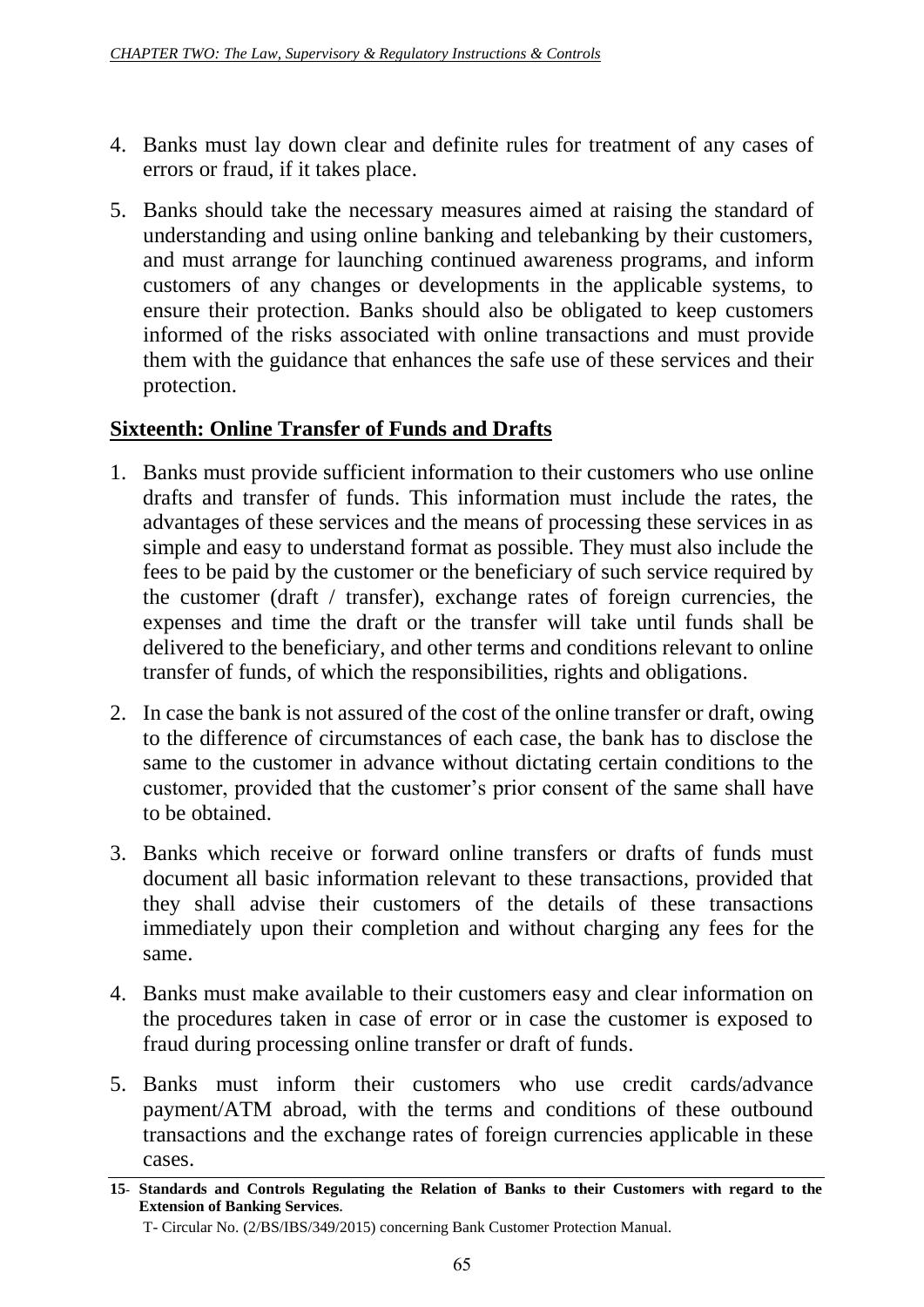### **Seventeenth: Requesting Customers to Repay their Debts to Banks**

- 1. Banks should not use in their claims to customers, to repay loans they borrowed or debts they owe to the bank, unprofessional means or practices, including incorrect information and reasons or unfair practices.
- 2. In case of repayment by setting off between the customer accounts, banks shall have to include such provision in the contracts concluded with customers, and shall have to advise their customers of the same after the repayment transaction.

### **Eighteenth: Enhancing the Functions of Customer Complaint Unit**

#### **Banks must observe the following in this regard**:

- 1. Comply with the instructions issued by the CBK concerning protection of bank customers. The board of directors of each bank shall have to ensure the same.
- 2. Put in a reachable place a written summary of the procedures and steps to be followed by customers in the event that they wish to submit a complaint on their transactions with the bank, provided that these procedures should contain designation of the steps to be taken in event the customer submits a complaint, so that these steps shall include those steps that can be taken in a gradual manner until the customer complaint shall be finally resolved, including submission of a grievance to the CBK.
- 3. Customer Complaint Units in banks are accountable for verification of the compliance of each bank with the Customer Protection Manual and the other instructions and controls relevant to the same.
- 4. The board of directors of each bank is responsible for laying down the policies and procedures which ensure to the Customer Complaints Units to effectively exercise their functions, provided that their reports in this regard must be submitted to the board of directors to take the appropriate action it deems necessary. These units should prepare annual report on the compliance with the Customer Protection Manual and such report shall be presented to the board of directors including their recommendations and suggestions, and such report shall be submitted to the CBK when necessary.
- 5. In case the customer does not reach a settlement of his/her complaint through the Customer Complaints Unit in the bank, it is necessary to guide such customer to submit a grievance to the Customer Protection Unit at the CBK.

**<sup>15</sup>- Standards and Controls Regulating the Relation of Banks to their Customers with regard to the Extension of Banking Services.**

T- Circular No. (2/BS/IBS/349/2015) concerning Bank Customer Protection Manual.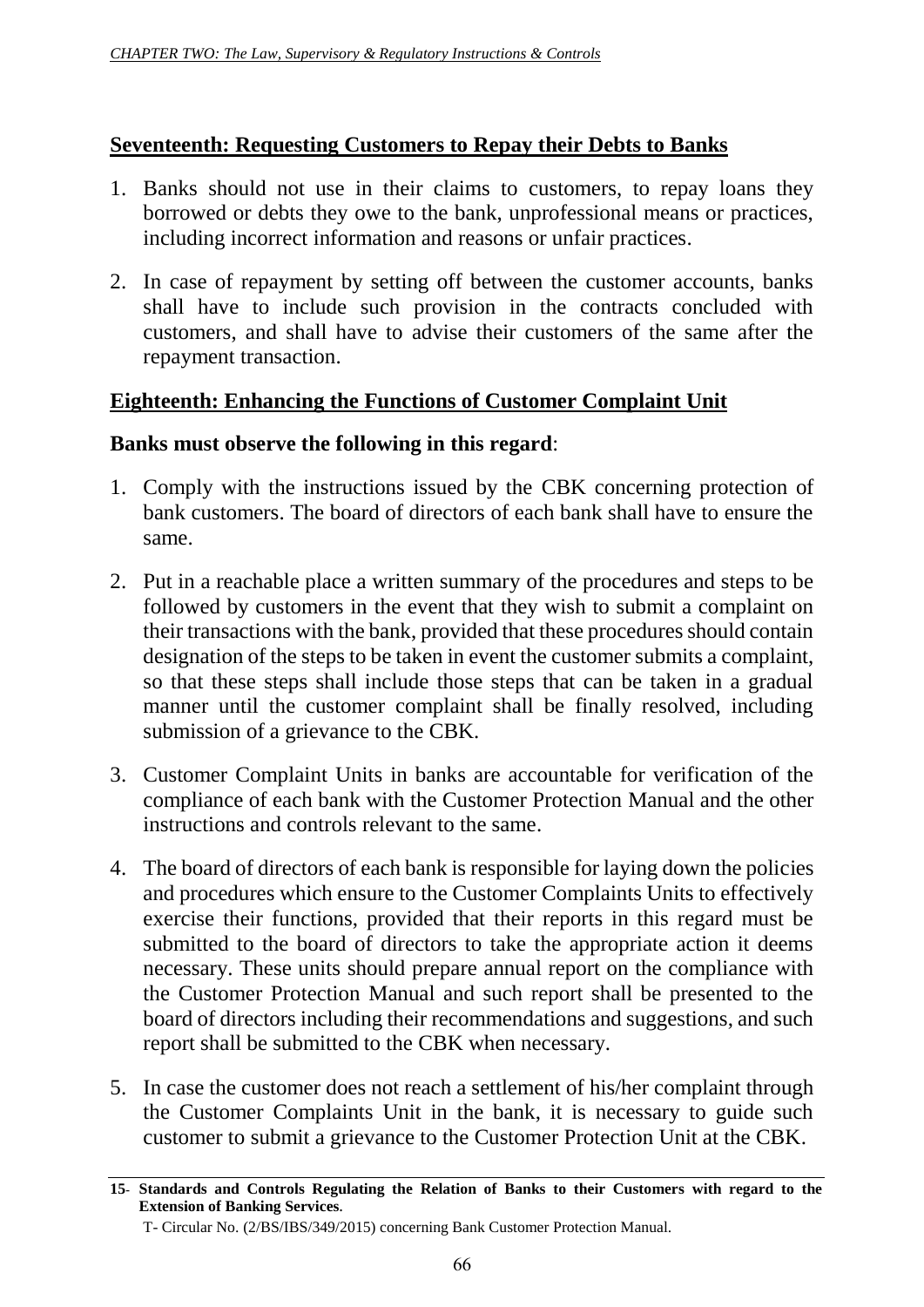6. Customer Complaint Units in banks must have to ensure the customer acquaintance of all documents submitted to them by the bank upon obtaining any service or product to them, and that the customer has received a copy of these documents, by means of signature of the customer upon receipt of these documents.

### **Nineteenth: Customers Responsibilities and Obligations**

## **Within the framework of designation of the Customer responsibilities and obligations, he/she must comply with the following:**

- 1. The information he/she submits to the bank with which he/she deals must be authentic.
- 2. He/She must read carefully all documents the bank provides to him/her for obtaining any service or product, with the necessity to identify any fees, commissions or any other liabilities or obligations laid down on the customer. The customer should keep a copy of these documents before any financial or banking obligation is created on him/her.
- 3. In case a customer does not understand any of the conditions or the procedures relevant to the product or service he/she desires to obtain, he/she shall have to submit his/her queries to the concerned bank staff, so that he/she can take his decisions based on clear and complete vision.
- 4. The customer must comply with the procedures for submittal of the complaint, including the grievance measures to the Customer Protection Unit at the CBK.
- 5. The customer must identify the risks that may arise as a result of his/her use of a product or service rendered by the bank, through the queries addressed to the concerned persons on the impacts ensuing from these risks, and shall have to avoid such risks as much as possible.
- 6. The customer must select amongst the products and services offered to him/her the ones that are most convenient to his/her circumstances and actual real capabilities to satisfy his/her actual requirements.
- 7. He/She must immediately inform the bank with which he deals of any banking transactions made on his account which he/she does not know anything nor does he/she know their reasons, or those transactions which have not been authorized by him/her.
- 8. He/She must be cautious and vigilant in maintaining the confidentiality of his/her private information relevant to his/her transactions with the bank, and shall not disclose such information to any third party for safeguarding his monies.

**<sup>15</sup>- Standards and Controls Regulating the Relation of Banks to their Customers with regard to the Extension of Banking Services.**

T- Circular No. (2/BS/IBS/349/2015) concerning Bank Customer Protection Manual.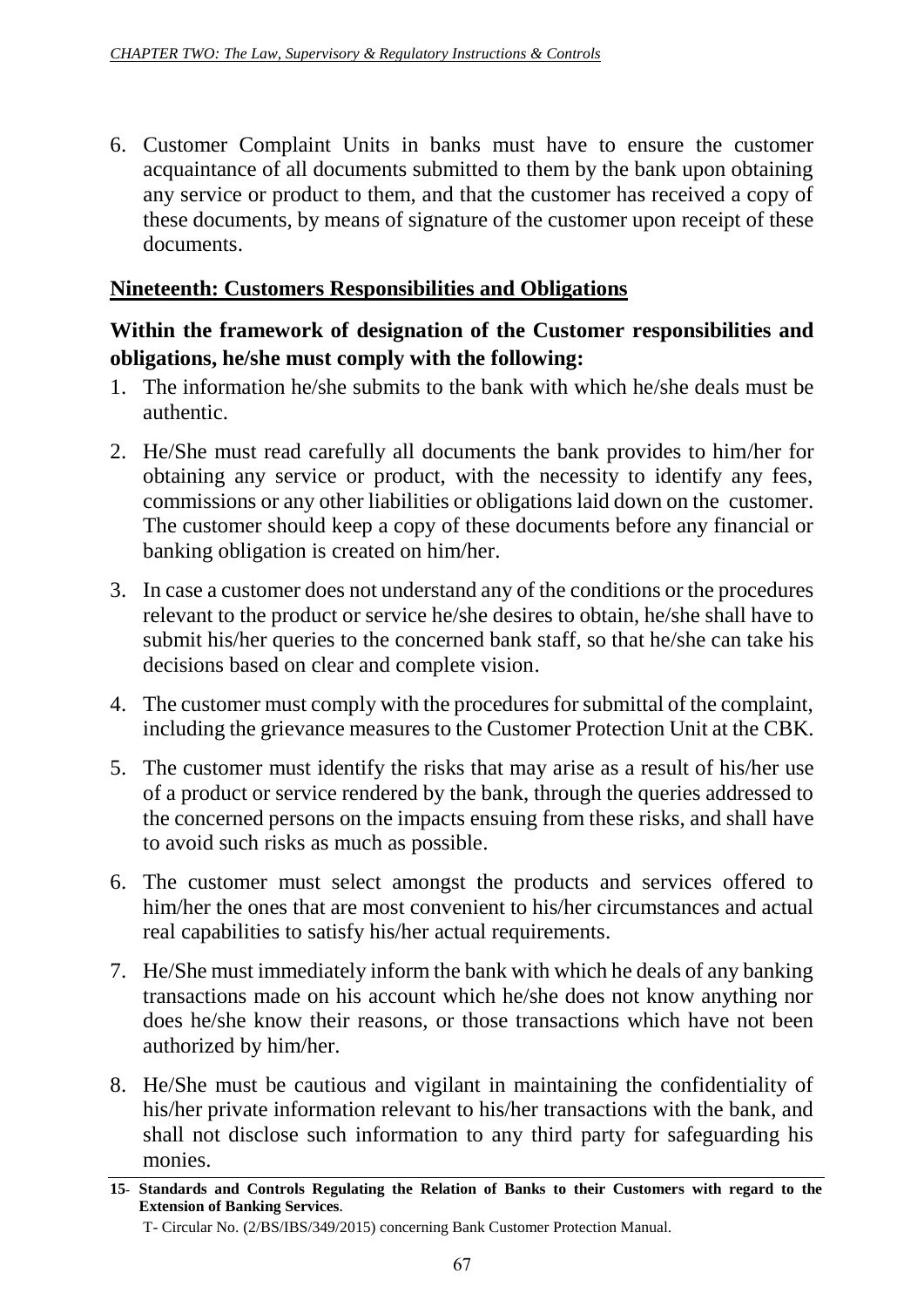- 9. He/She must seek the advice and consultancy from the bank concerned staff in case he/she encounters any financial difficulties that may lead to his/her failure to satisfy the conditions of the contract concluded with him/her or use of the products and services rendered to him/her.
- 10. He/She must update his/her personal and banking information with the bank when requested to do so by the bank, or in event of change of these information.
- 11. To maintain confidentiality, and in the event where the customer needs to communicate with the bank he/she deals with by normal courier or email, he/she must use the postal address belonging to him/her to avoid access by any other person to his/her personal and banking information if he/she used an address that does not belong to him/her.
- 12. In case the customer needs to grant an authorization or a proxy to another person to transact on his/her accounts or monies with the bank, he/she must be cautious concerning the authorities and information granted to the attorney, and to take the necessary action immediately upon his/her desire to revoke the proxies and to inform the bank of the same.
- 13. Not to sign any financial documents, blank or incomplete information contracts, and he/she has to check these documents which the bank submits to him/her before their signature.
- 14. It is necessary for the customer to maintain in a safe place copies of documents of transactions with the bank for ease of reference to these documents when necessary.

**<sup>15</sup>- Standards and Controls Regulating the Relation of Banks to their Customers with regard to the Extension of Banking Services.**

T- Circular No. (2/BS/IBS/349/2015) concerning Bank Customer Protection Manual.